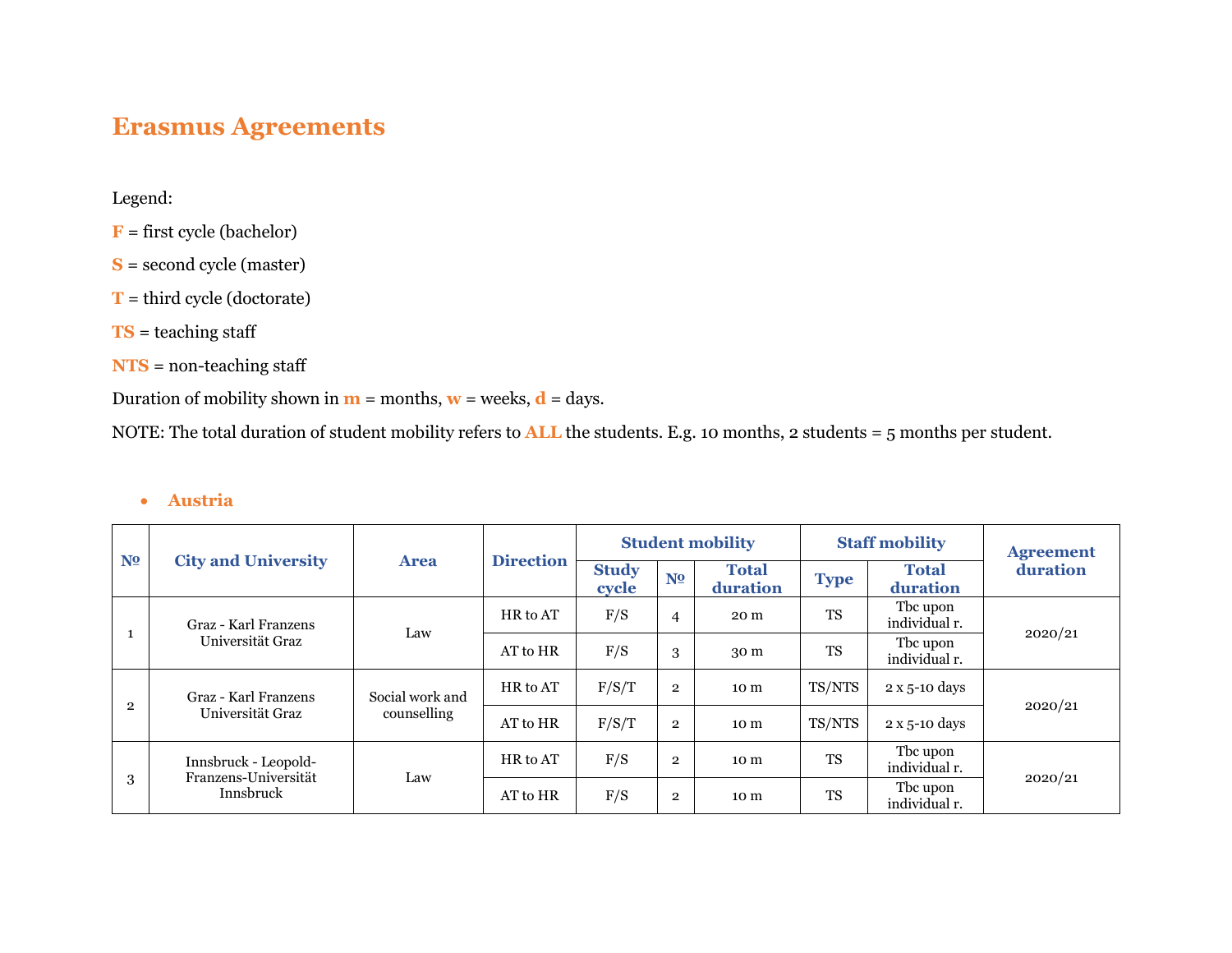|                | Linz - Johannes Kepler             |                 | HR to AT | F/S       | $\overline{2}$ | 10 <sub>m</sub> | TS/NTS    | Tbc upon<br>individual r. | 2020/21 |
|----------------|------------------------------------|-----------------|----------|-----------|----------------|-----------------|-----------|---------------------------|---------|
| 4              | Universität Linz                   | Law             | AT to HR | F/S       | $\overline{2}$ | 10 <sub>m</sub> | TS/NTS    | The upon<br>individual r. |         |
|                | Salzburg - Universität<br>Salzburg | Law             | HR to AT | F/S       | $\overline{2}$ | 10 <sub>m</sub> | TS/NTS    | The upon<br>individual r. |         |
| 5              |                                    |                 | AT to HR | F/S       | $\overline{2}$ | 10 <sub>m</sub> | TS/NTS    | Tbc upon<br>individual r. | 2020/21 |
| 6              | Vienna - Universität Wien          | Law             | HR to AT | F/S       | $\overline{2}$ | 10 <sub>m</sub> | TS/NTS    | Tbc upon<br>individual r. |         |
|                |                                    |                 | AT to HR | F/S       | $\overline{2}$ | 10 m            | TS/NTS    | Tbc upon<br>individual r. | 2020/21 |
|                |                                    | Social work and | HR to AT | ${\bf F}$ | $\mathbf{2}$   | 10 m            | <b>TS</b> | 2x1 week                  |         |
| $\overline{7}$ | Vienna - FH Campus Wien            | counselling     |          | $\rm F$   | $\mathbf{2}$   | 10 m            | <b>TS</b> | 2x1 week                  | 2020/21 |

## • **Belgium**

|                |                            |             |                  |                           |                | <b>Student mobility</b>  |             | <b>Staff mobility</b>     | <b>Agreement</b> |  |
|----------------|----------------------------|-------------|------------------|---------------------------|----------------|--------------------------|-------------|---------------------------|------------------|--|
| N <sub>2</sub> | <b>City and University</b> | <b>Area</b> | <b>Direction</b> | <b>Study</b><br>cycle     | N <sub>0</sub> | <b>Total</b><br>duration | <b>Type</b> | <b>Total</b><br>duration  | duration         |  |
|                | Antwerpen - Universiteit   | Law         | HR to BE         | S                         | $\overline{2}$ | 20 m                     | TS/NTS      | The upon<br>individual r. |                  |  |
|                | Antwerpen                  |             | BE to HR         | ${\bf S}$                 | $\mathbf{2}$   | 20 m                     | TS/NTS      | The upon<br>individual r. | 2020/21          |  |
| $\overline{2}$ | Ghent - Universiteit Ghent | Law         | HR to BE         | S                         | $\overline{2}$ | 10 <sub>m</sub>          | <b>TS</b>   | 1 week                    | 2020/21          |  |
|                |                            |             | BE to HR         | S                         | $\overline{2}$ | 10 <sub>m</sub>          | <b>TS</b>   | 1 week                    |                  |  |
|                |                            | Social      | HR to BE         | $\boldsymbol{\mathrm{F}}$ | $\mathbf{2}$   | 10 m                     | TS/NTS      | The upon<br>individual r. |                  |  |
| 3              | Ghent - Hogeschool Gent    | work        | BE to HR         | $\boldsymbol{\mathrm{F}}$ | $\mathbf{2}$   | 10 m                     | TS/NTS      | The upon<br>individual r. | 2020/21          |  |
|                | Kempen - Thomas More       | Social      | HR to BE         | F/S                       | $\mathbf{2}$   | 10 <sub>m</sub>          | TS/NTS      | The upon<br>individual r. |                  |  |
| 4              | Kempen                     | work        | BE to HR         | F/S                       | $\mathbf{2}$   | 10 <sub>m</sub>          | TS/NTS      | Tbc upon<br>individual r. | 2020/21          |  |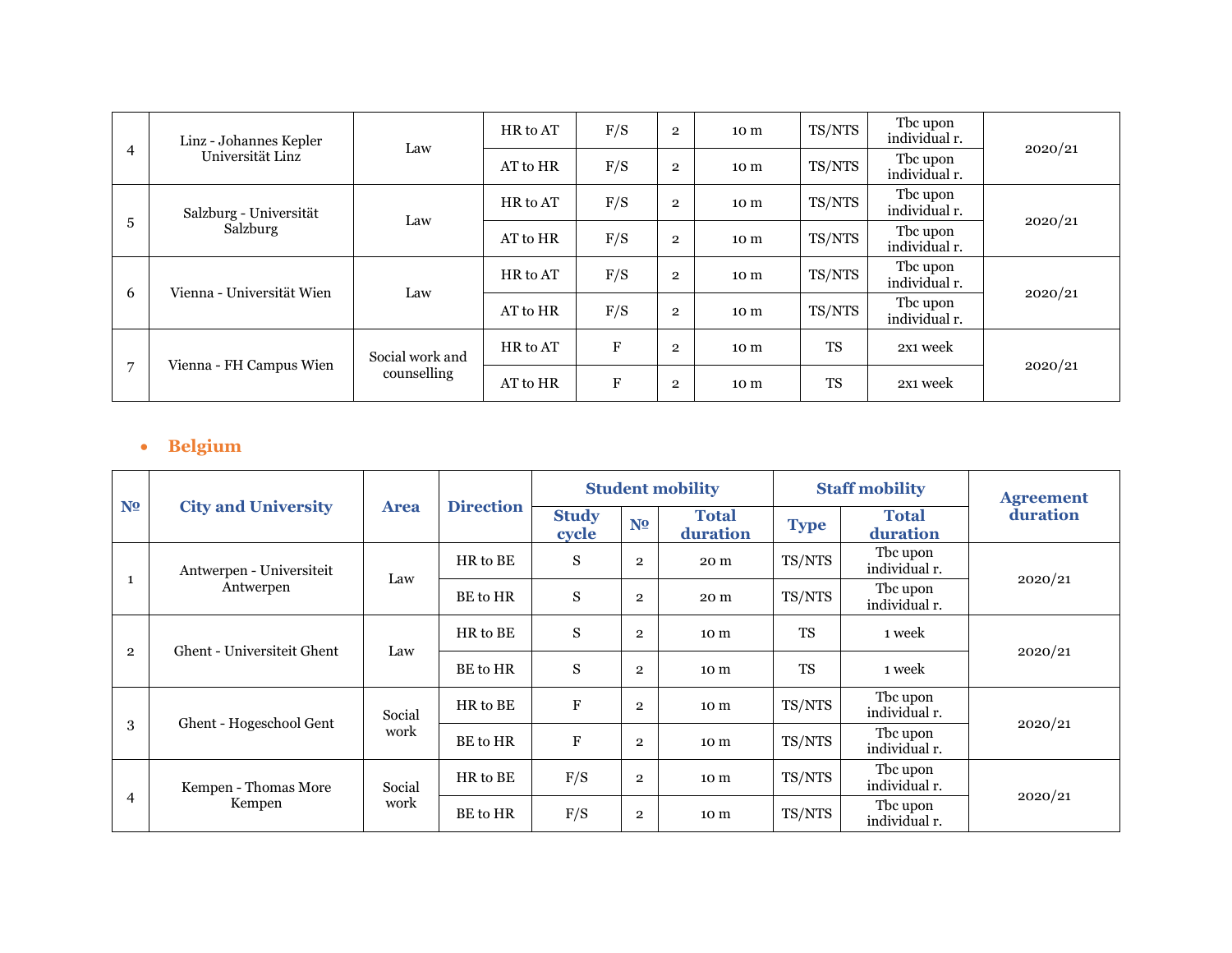|   | Leuven - Katholieke             |     | HR to BE | F/S   | 4              | 20 m | TS/NTS    | The upon<br>individual r. | 2020/21 |
|---|---------------------------------|-----|----------|-------|----------------|------|-----------|---------------------------|---------|
| 5 | Universiteit Leuven             | Law | BE to HR | F/S   | 4              | 20 m | TS/NTS    | The upon<br>individual r. |         |
|   | Liège - Universitéde Liège<br>6 | Law | HR to BE | F/S/T | $\overline{2}$ | 10 m | TS/NTS    | 1 x 5 days                |         |
|   |                                 |     | BE to HR | F/S/T | $\overline{2}$ | 10 m | TS/NTS    | 1 x 5 days                |         |
|   | Louvain - Université Catholique |     | HR to BE | F/S/T | $\overline{2}$ | 10 m | <b>TS</b> | The upon<br>individual r. |         |
|   | de Louvain                      | Law | BE to HR | F/S/T | $\overline{2}$ | 10 m | <b>TS</b> | The upon<br>individual r. | 2020/21 |

## • **Bulgaria**

|                |                                            |             |                  |                       |                | <b>Student mobility</b>  |             | <b>Staff mobility</b>     | <b>Agreement</b> |   |      |        |        |         |
|----------------|--------------------------------------------|-------------|------------------|-----------------------|----------------|--------------------------|-------------|---------------------------|------------------|---|------|--------|--------|---------|
| N <sub>2</sub> | <b>City and University</b>                 | <b>Area</b> | <b>Direction</b> | <b>Study</b><br>cycle | N <sub>2</sub> | <b>Total</b><br>duration | <b>Type</b> | <b>Total</b><br>duration  | duration         |   |      |        |        |         |
|                | Ruse - Rusenski Universitet Angel          |             | HR to BG         | F/S                   | 4              | 20 m                     | TS/NTS      | Tbc upon<br>individual r. |                  |   |      |        |        |         |
|                | Kanchev                                    | Law         | <b>BG</b> to HR  | F/S                   | $\overline{4}$ | 20 m                     | TS/NTS      | Tbc upon<br>individual r. | 2020/21          |   |      |        |        |         |
|                | Sofia - Sofiiki Universitet 'Sveti Kliment |             | HR to BG         | F/S                   | 4              | 20 m                     | TS/NTS      | 1 week                    |                  |   |      |        |        |         |
| $\overline{2}$ | Ohridski'                                  |             |                  |                       |                | Law                      |             | <b>BG</b> to HR           | F/S              | 4 | 20 m | TS/NTS | 1 week | 2020/21 |
|                | Veliko Turnovo - Velikoturnovski           |             | HR to BG         | F/S                   | 4              | 20 m                     | TS/NTS      | The upon<br>individual r. |                  |   |      |        |        |         |
| 3              | Universitet Sv.sv Kiril i Metodii          | Law         | <b>BG</b> to HR  | F/S                   | 4              | 20 m                     | TS/NTS      | Tbc upon<br>individual r. | 2020/21          |   |      |        |        |         |

## • **Cyprus**

|                | <b>City and University</b> |  | <b>Area</b> Direction |                       |                | <b>Student mobility</b>  |             | <b>Staff mobility</b> | <b>Agreement</b> |
|----------------|----------------------------|--|-----------------------|-----------------------|----------------|--------------------------|-------------|-----------------------|------------------|
| N <sub>2</sub> |                            |  |                       | <b>Study</b><br>cvcle | N <sub>2</sub> | <b>Total</b><br>duration | <b>Type</b> | Total<br>duration     | duration         |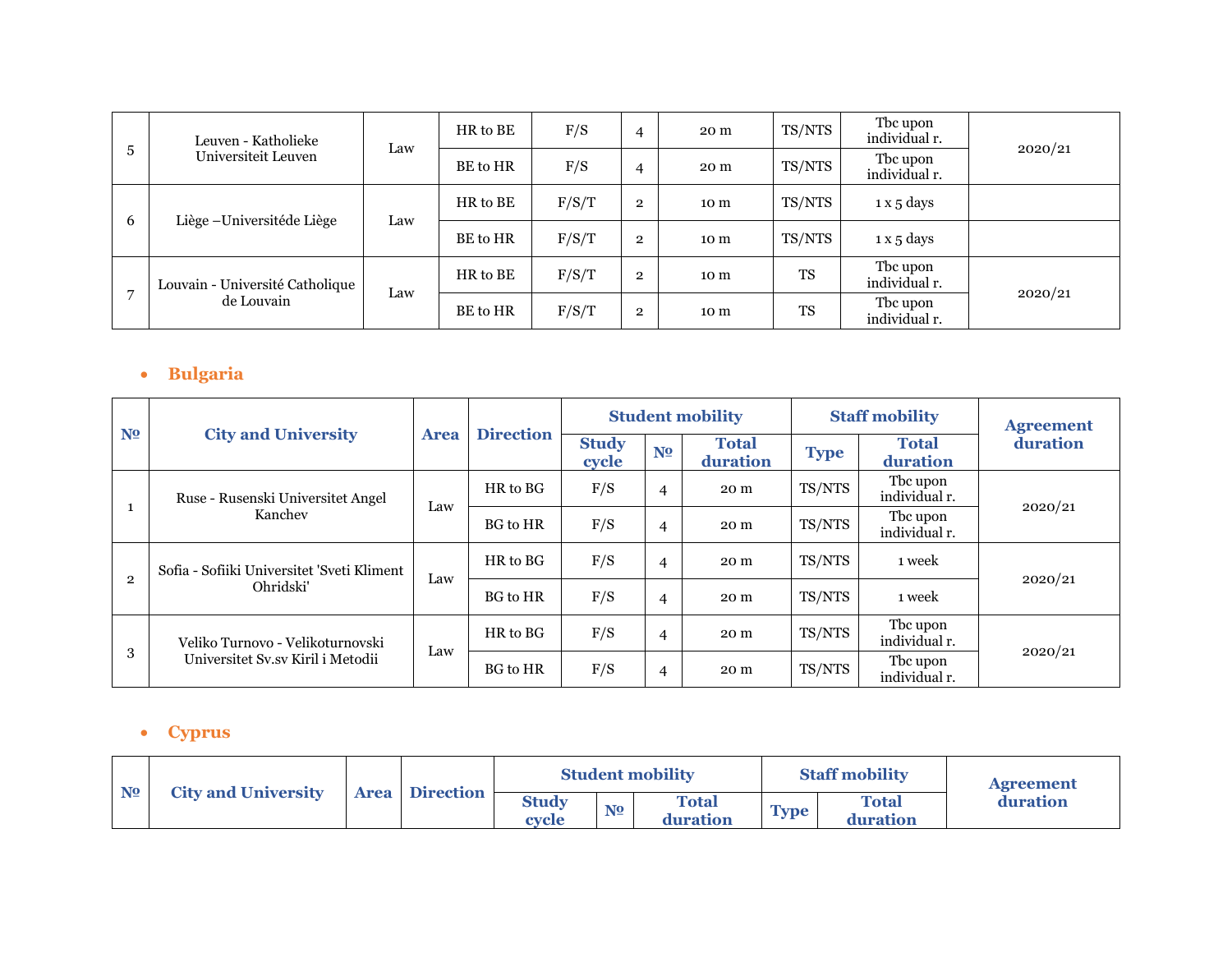| Nicosia - Panepistimio |     | HR to CY | $\mathbf{\mathbf{\mathbf{\mathbf{\mathbf{m}}}}}$ | $\Omega$ | 10 m | <b>TS</b> | 8 hours, 5 days |         |
|------------------------|-----|----------|--------------------------------------------------|----------|------|-----------|-----------------|---------|
| Kyprou                 | Law | CY to HR | ÷                                                | $\Omega$ | 10 m | <b>TS</b> | 8 hours, 5 days | 2020/21 |

• **Czech Republic**

|                |                                              |                 |                  |                       |                | <b>Student mobility</b>  |             | <b>Staff mobility</b>     | <b>Agreement</b> |  |
|----------------|----------------------------------------------|-----------------|------------------|-----------------------|----------------|--------------------------|-------------|---------------------------|------------------|--|
| N <sub>2</sub> | <b>City and University</b>                   | <b>Area</b>     | <b>Direction</b> | <b>Study</b><br>cycle | N <sub>2</sub> | <b>Total</b><br>duration | <b>Type</b> | <b>Total</b><br>duration  | duration         |  |
|                | Brno - Masarykova                            | Law             | HR to CZ         | F/S                   | $\overline{4}$ | 20 m                     | TS/NTS      | The upon<br>individual r. |                  |  |
|                | Univerzita y Brne                            |                 | CZ to HR         | F/S                   | $\overline{4}$ | 20 m                     | TS/NTS      | Tbc upon<br>individual r. | 2020/21          |  |
| $\overline{2}$ | Olomouc - Univerzita<br>Palackého v Olomouci | Law             | HR to CZ         | F/S                   | $\overline{4}$ | 20 m                     | TS/NTS      | Tbc upon<br>individual r. | 2020/21          |  |
|                |                                              |                 | CZ to HR         | F/S                   | $\overline{4}$ | 20 m                     | TS/NTS      | Tbc upon<br>individual r. |                  |  |
|                | Prague - Univerzita Karlova                  | Social work and | HR to CZ         | F/S                   | $\overline{2}$ | 10 <sub>m</sub>          | <b>TS</b>   | 1 person/7 days           |                  |  |
| 3              | v Praze                                      | counselling     | CZ to HR         | F/S                   | $\overline{2}$ | 10 m                     | <b>TS</b>   | 1 person/7 days           | 2020/21          |  |

#### • **Denmark**

|                |                                |     |                       |                       |                | <b>Student mobility</b> |             | <b>Staff mobility</b> | <b>Agreement</b> |  |
|----------------|--------------------------------|-----|-----------------------|-----------------------|----------------|-------------------------|-------------|-----------------------|------------------|--|
| N <sub>2</sub> | <b>City and University</b>     |     | <b>Area</b> Direction | <b>Study</b><br>cycle | N <sub>2</sub> | Total<br>duration       | <b>Type</b> | <b>Total duration</b> | duration         |  |
|                | Aarhus - Aarhus<br>Universitet |     | HR to DK              |                       |                |                         | TS/NTS      | Tbc upon individual   |                  |  |
|                |                                | Law | DK to HR              |                       |                |                         | TS/NTS      | The upon individual   | 2020/21          |  |

#### • **Estonia**

| <b>Staff mobility</b><br><b>Student mobility</b><br>N <sub>2</sub><br><b>Direction</b><br>Area |  |
|------------------------------------------------------------------------------------------------|--|
|------------------------------------------------------------------------------------------------|--|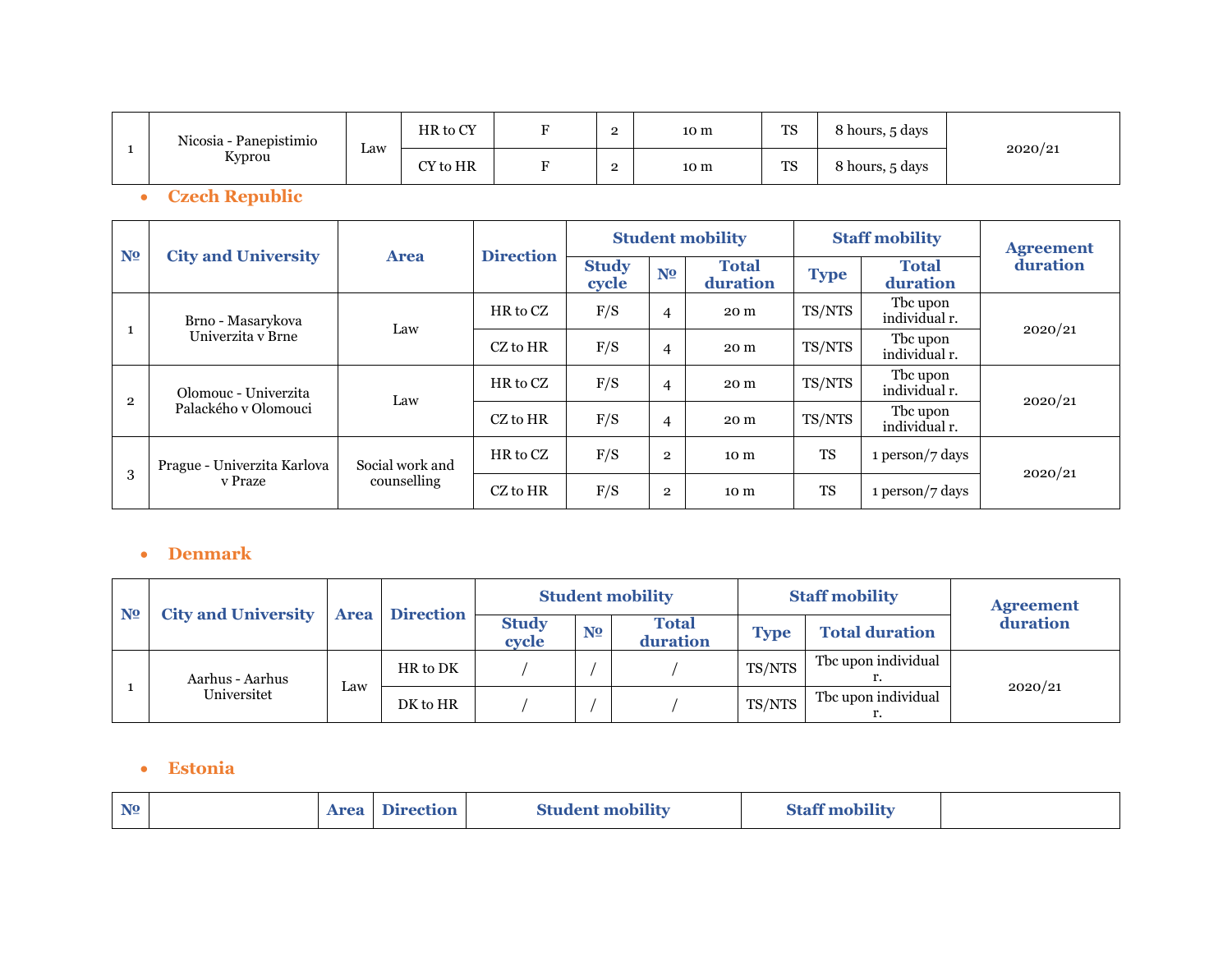| <b>City and</b><br><b>University</b> |     |          | <b>Study</b><br>cycle | N <sub>2</sub> | <b>Total</b><br>duration | <b>Type</b> | <b>Total</b><br>duration | <b>Agreement</b><br>duration |
|--------------------------------------|-----|----------|-----------------------|----------------|--------------------------|-------------|--------------------------|------------------------------|
| Tartu - Tartu Ülikool                | Law | HR to EE | F/S                   | ∼              | 10 m                     | TS/NTS      | 10 days                  |                              |
|                                      |     | EE to HR | F/S                   | $\overline{2}$ | 10 m                     | TS/NTS      | 10 days                  | 2020/21                      |

## • **Finland**

|                |                                |                 |                  |                       |                | <b>Student mobility</b>  |             | <b>Staff mobility</b>     | <b>Agreement</b> |  |
|----------------|--------------------------------|-----------------|------------------|-----------------------|----------------|--------------------------|-------------|---------------------------|------------------|--|
| N <sub>2</sub> | <b>City and University</b>     | <b>Area</b>     | <b>Direction</b> | <b>Study</b><br>cycle | N <sub>2</sub> | <b>Total</b><br>duration | <b>Type</b> | <b>Total</b><br>duration  | duration         |  |
| $\mathbf{1}$   | Eastern Finland - Itä-Suomen   | Law             | HR to FI         | F/S                   | $\overline{4}$ | 20 m                     | TS/NTS      | The upon<br>individual r. |                  |  |
|                | Yliopisto                      |                 | FI to HR         | F/S                   | $\overline{4}$ | 20 m                     | TS/NTS      | The upon<br>individual r. | 2020/21          |  |
|                | Helsinki - Diakonia-           | Social work and | HR to FI         | F/S                   | $\overline{2}$ | 20 m                     | <b>TS</b>   | 2 people/5 days           | 2020/21          |  |
| $\mathbf{2}$   | Ammattikorkeakoulu             | counselling     | FI to HR         | F/S                   | $\overline{2}$ | 20 m                     | <b>TS</b>   | 2 people/5 days           |                  |  |
|                |                                |                 | HR to FI         | F/S                   | 3              | 15 <sub>m</sub>          |             |                           |                  |  |
| 3              | Helsinki - Helsingin Yliopisto | Law             | FI to HR         | F/S                   | 3              | 15 <sub>m</sub>          |             |                           | 2020/21          |  |
|                | Lapland - University of        |                 | HR to FI         | F/S                   | $\overline{4}$ | 20 m                     | TS/NTS      | The upon<br>individual r. |                  |  |
| 4              | Lapland                        | Law             | FI to HR         | F/S                   | $\overline{4}$ | 20 m                     | TS/NTS      | The upon<br>individual r. | 2020/21          |  |

#### • **France**

| N <sub>2</sub> | <b>City and University</b>                               |      |                  |                       |                | <b>Student mobility</b>  |             | <b>Staff mobility</b>     | <b>Agreement</b> |
|----------------|----------------------------------------------------------|------|------------------|-----------------------|----------------|--------------------------|-------------|---------------------------|------------------|
|                |                                                          | Area | <b>Direction</b> | <b>Study</b><br>cvcle | N <sub>2</sub> | <b>Total</b><br>duration | <b>Type</b> | <b>Total</b><br>duration  | duration         |
|                | Aix-en-Provance, Marseille –<br>Aix-Marseille Université | Law  | HR to FR         | F/S                   |                | 20 m                     | TS/NTS      | The upon<br>individual r. | 2020/21          |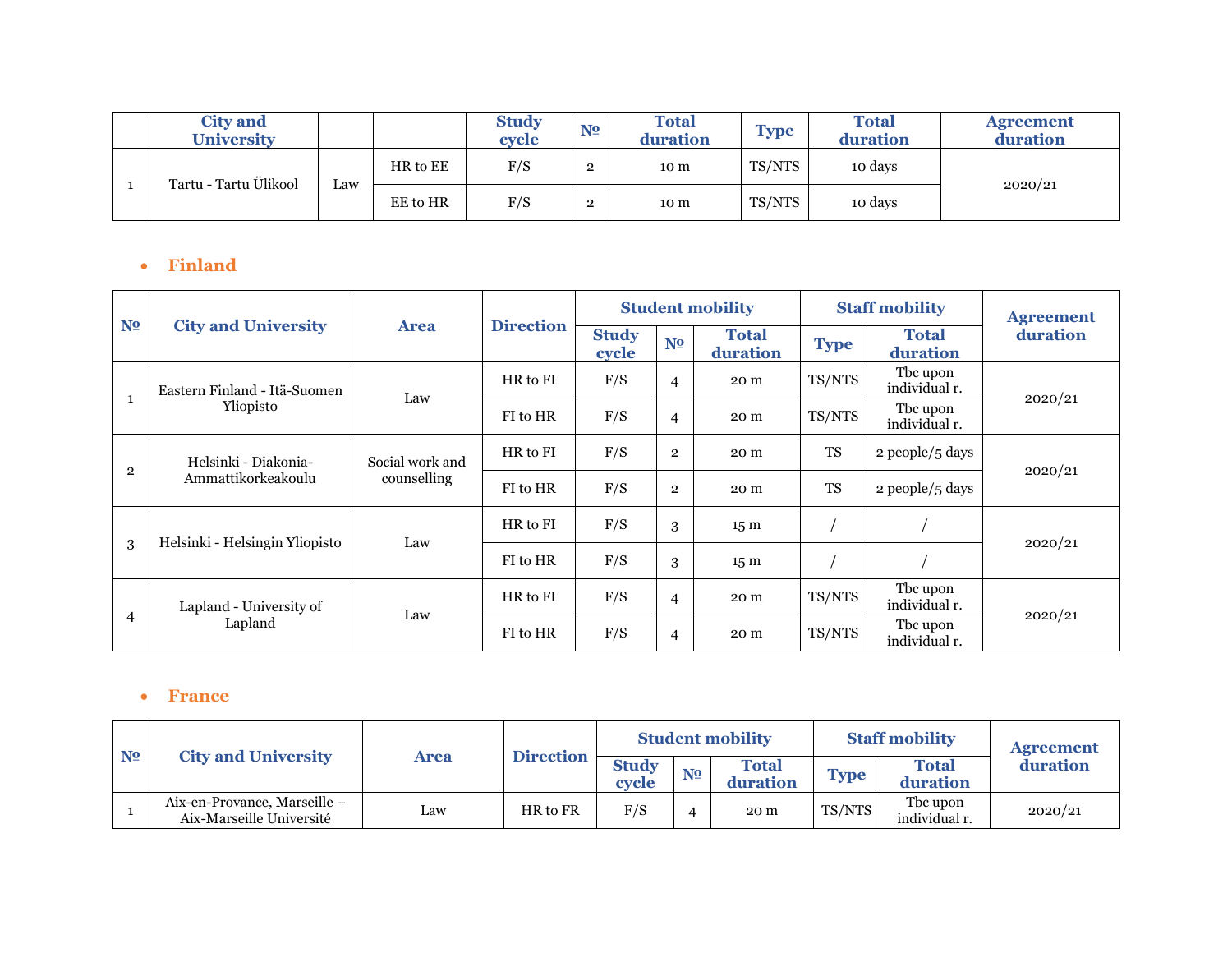|                |                                              |                | FR to HR | F/S   | $\overline{4}$ | 20 m            | TS/NTS    | Tbc upon<br>individual r. |         |
|----------------|----------------------------------------------|----------------|----------|-------|----------------|-----------------|-----------|---------------------------|---------|
|                | Caen - Université de Caen                    | Law            | HR to FR | F/S   | $\overline{2}$ | 10 m            | TS/NTS    | The upon<br>individual r. |         |
| $\overline{2}$ | Normandie                                    |                | FR to HR | F/S   | $\overline{2}$ | 10 m            | TS/NTS    | Tbc upon<br>individual r. | 2020/21 |
|                | Côte d'Opale - Université du                 | Law            | HR to FR | F/S   | $\overline{4}$ | 20 m            | TS/NTS    | Tbc upon<br>individual r. | 2020/21 |
| 3              | Littoral - Côte d'Opale                      |                | FR to HR | F/S   | $\overline{4}$ | 20 m            | TS/NTS    | The upon<br>individual r. |         |
|                | Montpellier - Université de                  | Law            | HR to FR | F/S   | $\overline{4}$ | 16 <sub>m</sub> | TS/NTS    | 1-2 weeks                 | 2020/21 |
| $\overline{4}$ | Montpellier                                  |                | FR to HR | F/S   | $\overline{2}$ | 20 m            | TS/NTS    | 1-2 weeks                 |         |
|                | Nancy - Université de Lorraine               | Law            | HR to FR | F/S   | 3              | 30 m            | <b>TS</b> | 5 weeks                   | 2020/21 |
| $\overline{5}$ |                                              |                | FR to HR | F/S   | 3              | 30 m            | <b>TS</b> | 5 weeks                   |         |
| 6              | Nancy - Université de Lorraine               | Public         | HR to FR | F/S   | $\overline{2}$ | 10 m            | TS/NTS    | 5 days                    | 2020/21 |
|                |                                              | administration | FR to HR | F/S   | $\overline{2}$ | 10 m            | TS/NTS    | 5 days                    |         |
|                | Nantes - Université de Nantes                | Law            | HR to FR | F/S/T | $\overline{2}$ | 20 m            | TS/NTS    | The upon<br>individual r. | 2020/21 |
| $\overline{7}$ |                                              |                | FR to HR | F/S/T | $\overline{2}$ | 20 m            | TS/NTS    | The upon<br>individual r. |         |
| 8              | Paris - Université Paris 1                   | Law            | HR to FR | F/S   | $\overline{4}$ | 20 m            | TS/NTS    | The upon<br>individual r. | 2020/21 |
|                | Panthéon Sorbonne                            |                | FR to HR | F/S   | $\overline{4}$ | 20 m            | TS/NTS    | Tbc upon<br>individual r. |         |
|                | Paris - Université Paris                     | Law            | HR to FR | F/S   | $\overline{4}$ | 20 m            | TS/NTS    | The upon<br>individual r. | 2020/21 |
| $\mathbf{Q}$   | Descartes                                    |                | FR to HR | F/S   | $\overline{4}$ | 20 m            | TS/NTS    | The upon<br>individual r. |         |
|                | Reims - Université de Reims                  | Law            | HR to FR | F/S   | $\overline{4}$ | 20 m            | TS/NTS    | Tbc upon<br>individual r. |         |
| 10             | Champagne-Ardenne                            |                | FR to HR | F/S   | $\overline{4}$ | 20 m            | TS/NTS    | Tbc upon<br>individual r. | 2020/21 |
| 11             | Toulouse -Institut Catholique<br>de Toulouse | Law            | HR to FR | F/S   | $\overline{2}$ | 10 <sub>m</sub> | TS/NTS    | 5 days                    | 2020/21 |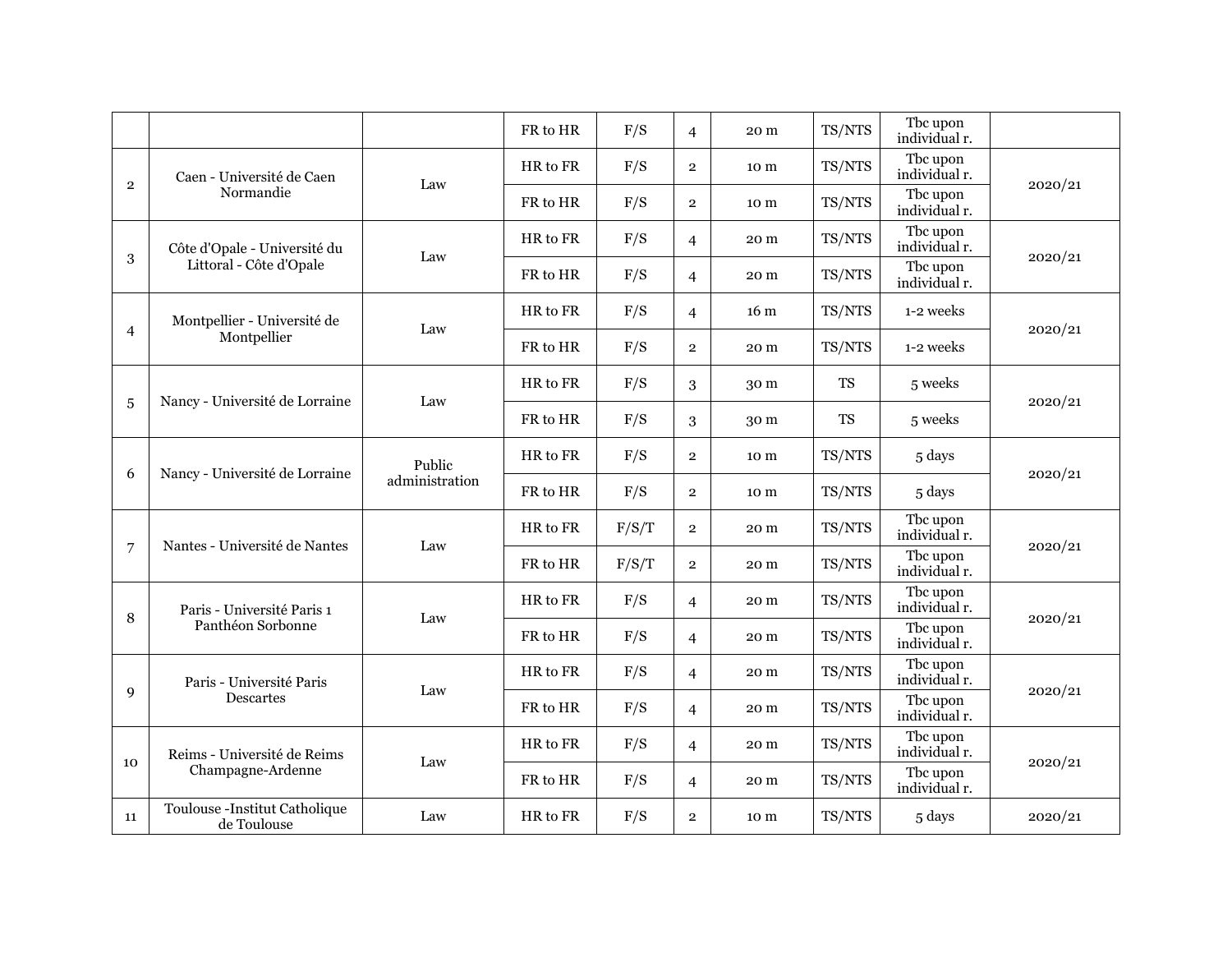|    |                                                             |                | FR to HR | F/S   | $\mathbf{2}$   | 10 <sub>m</sub> | TS/NTS    | 5 days                    |         |
|----|-------------------------------------------------------------|----------------|----------|-------|----------------|-----------------|-----------|---------------------------|---------|
|    | Toulouse - Université Toulouse                              | Law            | HR to FR | F/S   | $\overline{2}$ | 10 m            | TS/NTS    | The upon<br>individual r. |         |
| 12 | 1 Capitole                                                  |                | FR to HR | F/S   | $\mathbf{2}$   | 10 m            | TS/NTS    | The upon<br>individual r. | 2020/21 |
|    | Valenciennes - Université de<br>Valenciennes et du Hainaut- | Law and public | HR to FR | F/S/T |                | 20 m            | TS        | The upon<br>individual r. |         |
| 13 | Cambresis                                                   | administration | FR to HR | F/S/T | 4              | 20 m            | <b>TS</b> | The upon<br>individual r. | 2020/21 |

#### • **Germany**

|                         |                                   |                                |                  |                       |                | <b>Student mobility</b>  |             | <b>Staff mobility</b>     | <b>Agreement</b> |
|-------------------------|-----------------------------------|--------------------------------|------------------|-----------------------|----------------|--------------------------|-------------|---------------------------|------------------|
| N <sub>2</sub>          | <b>City and University</b>        | <b>Area</b>                    | <b>Direction</b> | <b>Study</b><br>cycle | N <sub>2</sub> | <b>Total</b><br>duration | <b>Type</b> | <b>Total</b><br>duration  | duration         |
|                         |                                   |                                | HR to DE         | F                     | $\overline{2}$ | 10 m                     | <b>TS</b>   | $2$ people/ $5$<br>days   | 2020/21          |
|                         | Berlin -                          | Social work and                | DE to HR         | $\mathbf{F}$          | $\overline{2}$ | 10 m                     | <b>TS</b>   | $2$ people/ $5$<br>days   |                  |
| 1                       | Alice Salomon Hochschule Berlin   | counselling                    | HR to DE         | S                     | $\mathbf{1}$   | 5 <sub>m</sub>           | <b>NTS</b>  | 1 person/ $5$<br>days     | 2020/21          |
|                         |                                   |                                | DE to HR         | S                     | 1              | 5 <sub>m</sub>           | <b>NTS</b>  | 1 person/ $5$<br>days.    |                  |
|                         | Berlin -                          | Law                            | HR to DE         | F/S/T                 | $\overline{2}$ | 20 m                     | TS/NTS      | The upon<br>individual r. | 2020/21          |
| $\overline{\mathbf{2}}$ | Humboldt-Universität zu Berlin    |                                | DE to HR         | F/S/T                 | $\overline{2}$ | 20 m                     | TS/NTS      | Tbc upon<br>individual r. |                  |
|                         | Bonn - Rheinische Friedrich-      | Law                            | HR to DE         | F/S                   | $\overline{4}$ | 20 m                     |             |                           |                  |
| 3                       | Wilhelms-Universität Bonn         |                                | DE to HR         | F/S                   | $\overline{4}$ | 20 m                     |             |                           | 2020/21          |
|                         | Chemnitz - Technische Universität |                                | HR to DE         | F/S                   | $\overline{4}$ | 20 m                     | <b>TS</b>   | The upon<br>individual r. |                  |
| $\overline{4}$          | Chemnitz                          | Law                            | DE to HR         | F/S                   | $\overline{4}$ | 20 m                     | <b>TS</b>   | The upon<br>individual r. | 2020/21          |
| 5                       | Erfurt - Fachhochschule Erfurt    | Social work and<br>counselling | HR to DE         | F/S                   | $\overline{2}$ | 10 m                     | TS/NTS      | The upon<br>individual r. | 2020/21          |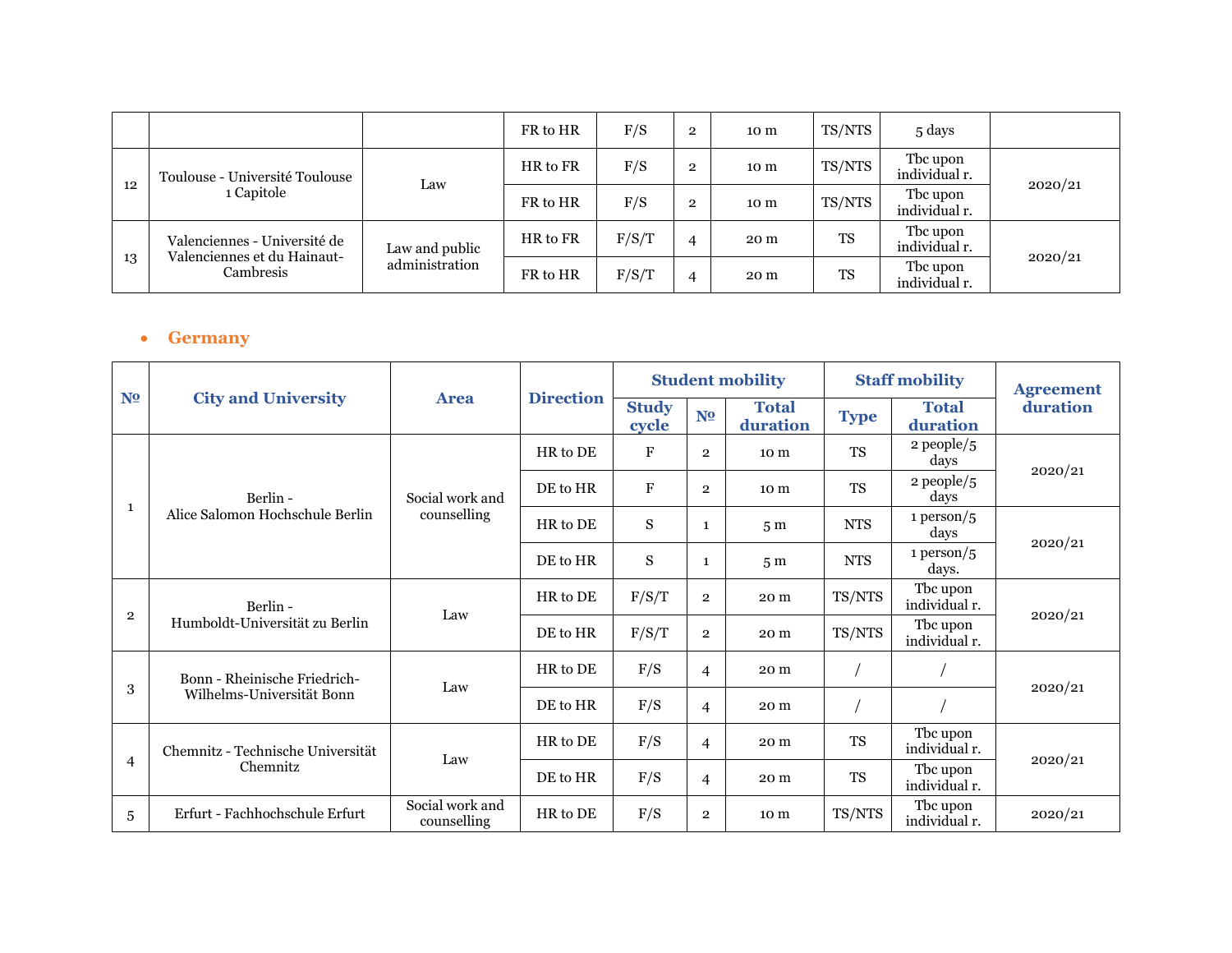|                |                                                                |                | DE to HR | F/S         | $\overline{2}$ | 10 m            | TS/NTS     | Tbc upon<br>individual r. |         |
|----------------|----------------------------------------------------------------|----------------|----------|-------------|----------------|-----------------|------------|---------------------------|---------|
| 6              | Frankfurt am Main - Johann                                     | Law            | HR to DE | F/S         | 3              | 15 <sub>m</sub> | <b>TS</b>  | The upon<br>individual r. | 2020/21 |
|                | Wolfgang Goethe-Universität                                    |                | DE to HR | F/S         | 3              | 15 <sub>m</sub> | <b>TS</b>  | The upon<br>individual r. |         |
|                | Freiburg im Breisgau - Albert-                                 | Law            | HR to DE | F/S         | $\overline{4}$ | 20 m            |            |                           | 2020/21 |
| $\overline{7}$ | Ludwigs-Universität Freiburg                                   |                | DE to HR | F/S         | $\overline{4}$ | 20 m            | $\bigg)$   | $\sqrt{2}$                |         |
| 8              | Gelsenkirchen - Fachhochschule<br>fuer Oeffentliche Verwaltung | Public         | HR to DE | F/S         | $\overline{2}$ | 10 m            | TS/NTS     | 10 days                   | 2020/21 |
|                | Nordrhein-Westfalen                                            | administration | DE to HR | F/S         | $\overline{2}$ | 10 m            | TS/NTS     | 10 days                   |         |
|                |                                                                |                | HR to DE | $\mathbf F$ | $\overline{2}$ | 12 m            | <b>TS</b>  | $2$ people/ $5$<br>days   | 2020/21 |
|                | Hildesheim - HAWK Hochschule                                   | Social work    | DE to HR | $\mathbf F$ | $\overline{2}$ | 12 m            | <b>TS</b>  | $2$ people/ $5$<br>days   |         |
| 9              | Hildesheim-Holzminden-Göttingen                                |                | HR to DE | S           | $\mathbf{1}$   | 6 m             | <b>NTS</b> | Only by<br>individual a.  | 2020/21 |
|                |                                                                |                | DE to HR | S           | $\mathbf{1}$   | 6 m             | <b>NTS</b> | Only by<br>individual a.  |         |
| 10             | Hamburg - Bucerius Law School -                                | Law            | HR to DE | F/S         | $\overline{2}$ | 8 <sub>m</sub>  | TS/NTS     | The upon<br>individual r. | 2020/21 |
|                | Hochschule für Rechtswissenschaft                              |                | DE to HR | F/S         | $\overline{2}$ | 8 <sub>m</sub>  | TS/NTS     | The upon<br>individual r. |         |
| 11             | Köln - Universität zu Köln                                     | Law            | HR to DE | F/S         | 4              | 20 m            | TS/NTS     | The upon<br>individual r. | 2020/21 |
|                |                                                                |                | DE to HR | F/S         | $\overline{4}$ | 20 m            | TS/NTS     | Tbc upon<br>individual r. |         |
| 12             | Konstanz - Universität Konstanz                                | Law            | HR to DE | F/S         | $\overline{2}$ | 10 m            | TS/NTS     | The upon<br>individual r. | 2020/21 |
|                |                                                                |                | DE to HR | F/S         | $\overline{2}$ | 10 m            | TS/NTS     | The upon<br>individual r. |         |
|                | München - Katholische                                          | Social work    | HR to DE | F/S         | $\overline{2}$ | 10 m            | TS/NTS     | The upon<br>individual r. | 2020/21 |
| 13             | Stiftungshochschule                                            |                | DE to HR | F/S         | $\overline{2}$ | 10 m            | TS/NTS     | The upon<br>individual r. |         |
| 14             | München - Ludwig-Maximilians-<br>Universität München           | Law            | HR to DE | F/S/T       | $\overline{2}$ | 10 m            | TS/NTS     | The upon<br>individual r. | 2020/21 |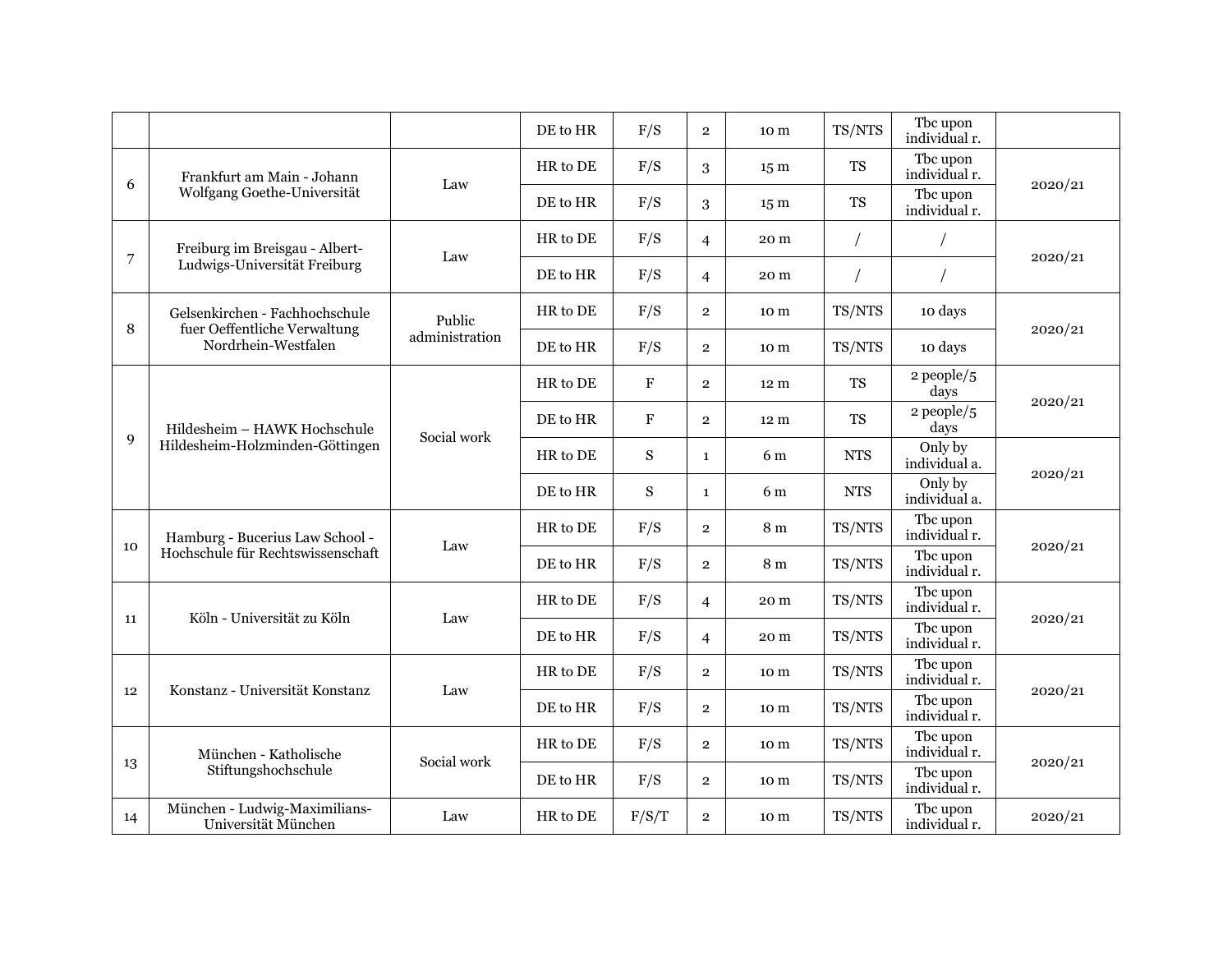|    |                                  |     | DE to HR | F/S/T | $\overline{2}$ | 10 m | TS/NTS    | Tbc upon<br>individual r. |         |
|----|----------------------------------|-----|----------|-------|----------------|------|-----------|---------------------------|---------|
|    | Munster - Westfälische Wilhelms- | Law | HR to DE | F/S   | 2/4            | 24 m | TS/NTS    | 10 days                   | 2020/21 |
| 15 | Universität Münster              |     | DE to HR | F/S   | 2/4            | 24 m | TS/NTS    | 10 days                   |         |
| 16 | Potsdam - Universität Potsdam    | Law | HR to DE | F/S/T | $\overline{2}$ | 10 m | TS/NTS    | $2$ people/ $5$<br>days   |         |
|    |                                  |     | DE to HR | F/S/T | $\overline{2}$ | 10 m | TS/NTS    | $2$ people/5<br>days      | 2020/21 |
|    | Regensburg - Universität         | Law | HR to DE | F/S   | $\overline{4}$ | 20 m | TS/NTS    | The upon<br>individual r. |         |
| 17 | Regensburg                       |     | DE to HR | F/S   | $\overline{4}$ | 20 m | TS/NTS    | The upon<br>individual r. | 2020/21 |
| 18 | Saarbruecken - Universität des   | Law | HR to DE | F/S   | $\overline{4}$ | 20 m | TS/NTS    | The upon<br>individual r. | 2020/21 |
|    | Saarlandes                       |     | DE to HR | F/S   | $\overline{4}$ | 20 m | TS/NTS    | The upon<br>individual r. |         |
|    | Würzburg - Julius-Maximilians-   | Law | HR to DE | F/S/T | $\overline{2}$ | 10 m | <b>TS</b> | Min. 2 days               |         |
| 19 | Universität Würzburg             |     | DE to HR | F/S/T | $\mathbf{2}$   | 10 m | <b>TS</b> | Min. 2 days               | 2020/21 |

#### • **Greece**

| N <sub>2</sub> | <b>City and University</b>  |             |                  |                       |                | <b>Student mobility</b>  |             | <b>Staff mobility</b>     | <b>Agreement</b> |
|----------------|-----------------------------|-------------|------------------|-----------------------|----------------|--------------------------|-------------|---------------------------|------------------|
|                |                             | <b>Area</b> | <b>Direction</b> | <b>Study</b><br>cycle | N <sub>2</sub> | <b>Total</b><br>duration | <b>Type</b> | <b>Total</b><br>duration  | duration         |
|                | Thessaloniki - Aristoteleio |             | HR to GR         | F/S                   | $\mathbf 2$    | 10 m                     | TS/NTS      | The upon<br>individual r. |                  |
|                | Panepistimio Thessalonikis  | Law         | GR to HR         | F/S                   | $\Omega$       | 10 m                     | TS/NTS      | The upon<br>individual r. | 2020/21          |

#### • **Hungary**

| N <sub>2</sub> | <b>City and University</b> |  | <b>Area</b> Direction | <b>Student mobility</b> | <b>Staff mobility</b> |  |
|----------------|----------------------------|--|-----------------------|-------------------------|-----------------------|--|
|----------------|----------------------------|--|-----------------------|-------------------------|-----------------------|--|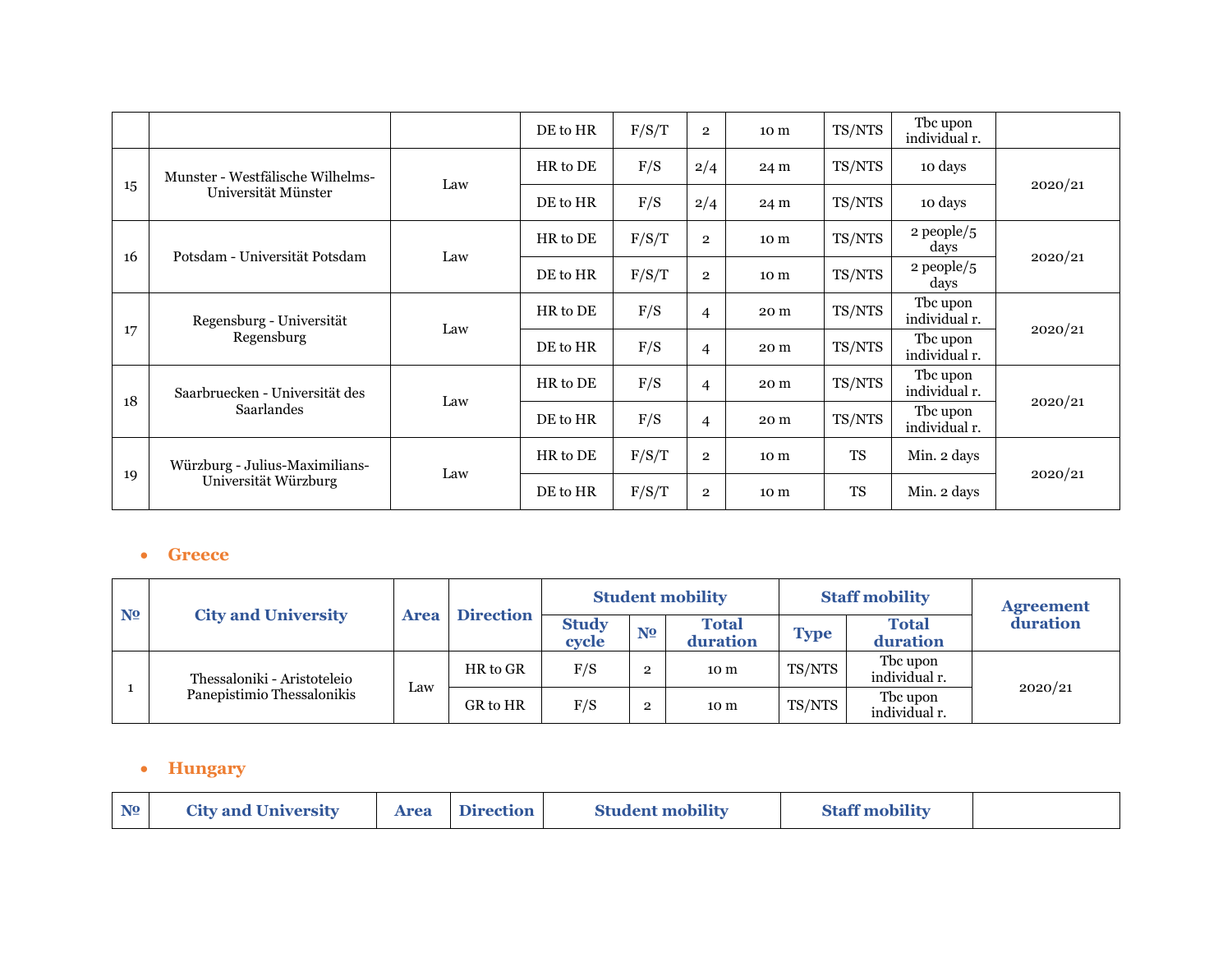|                |                          |        |          | <b>Study</b><br>cycle | N <sub>2</sub> | <b>Total</b><br>duration | <b>Type</b> | <b>Total</b><br>duration  | <b>Agreement</b><br>duration |
|----------------|--------------------------|--------|----------|-----------------------|----------------|--------------------------|-------------|---------------------------|------------------------------|
|                | Budapest - Eötvös Loránd | Law    | HR to HU | F/S                   | $\overline{4}$ | 20 m                     | TS/NTS      | Tbc upon<br>individual r. | 2020/21                      |
|                | Tudományegyetem          |        | HU to HR | F/S                   | $\overline{4}$ | 20 m                     | TS/NTS      | Tbc upon<br>individual r. |                              |
| $\overline{2}$ | Budapest - Eötvös Loránd | Social | HR to HU | F/S                   | $\overline{2}$ | 10 <sub>m</sub>          | TS/NTS      | Tbc upon<br>individual r. | 2020/21                      |
|                | Tudományegyetem          | work   | HU to HR | F/S                   | $\overline{2}$ | 10 <sub>m</sub>          | TS/NTS      | Tbc upon<br>individual r. |                              |
|                | Szeged - Szegedi         |        | HR to HU | F/S                   | $\overline{4}$ | 20 m                     | TS/NTS      | 1 person/7 days           |                              |
| 3              | Tudományegyetem          | Law    | HU to HR | F/S                   | $\overline{4}$ | 20 m                     | TS/NTS      | 1 person/7 days           | 2020/21                      |

#### • **Iceland**

| N <sub>2</sub> | <b>City and University</b> |             |                  |                       |                | <b>Student mobility</b>  |             | <b>Staff mobility</b> | <b>Agreement</b> |
|----------------|----------------------------|-------------|------------------|-----------------------|----------------|--------------------------|-------------|-----------------------|------------------|
|                |                            | <b>Area</b> | <b>Direction</b> | <b>Study</b><br>cycle | N <sub>2</sub> | <b>Total</b><br>duration | <b>Type</b> | <b>Total duration</b> | duration         |
|                | Reykjavik - Háskóli        |             | HR to IS         |                       | $\overline{2}$ | 10 m                     | TS/NTS      | The upon individual   |                  |
|                | Íslands                    | Law         | IS to HR         |                       | $\overline{2}$ | 10 m                     | TS/NTS      | The upon individual   | 2020/21          |

## • **Ireland**

| N <sub>2</sub> | <b>City and University</b>  |             |                  | <b>Student mobility</b> |                |                          |             | <b>Staff mobility</b>     | <b>Agreement</b> |
|----------------|-----------------------------|-------------|------------------|-------------------------|----------------|--------------------------|-------------|---------------------------|------------------|
|                |                             | <b>Area</b> | <b>Direction</b> | <b>Study</b><br>cycle   | N <sub>2</sub> | <b>Total</b><br>duration | <b>Type</b> | <b>Total duration</b>     | duration         |
|                | Dublin - University College |             | HR to IE         | F/S/T                   | $\overline{2}$ | 10 m                     | TS/NTS      | The upon<br>individual r. |                  |
|                | Dublin                      | Law         | IE to HR         | F/S/T                   | $\mathbf{2}$   | 10 m                     | TS/NTS      | The upon<br>individual r. | 2020/21          |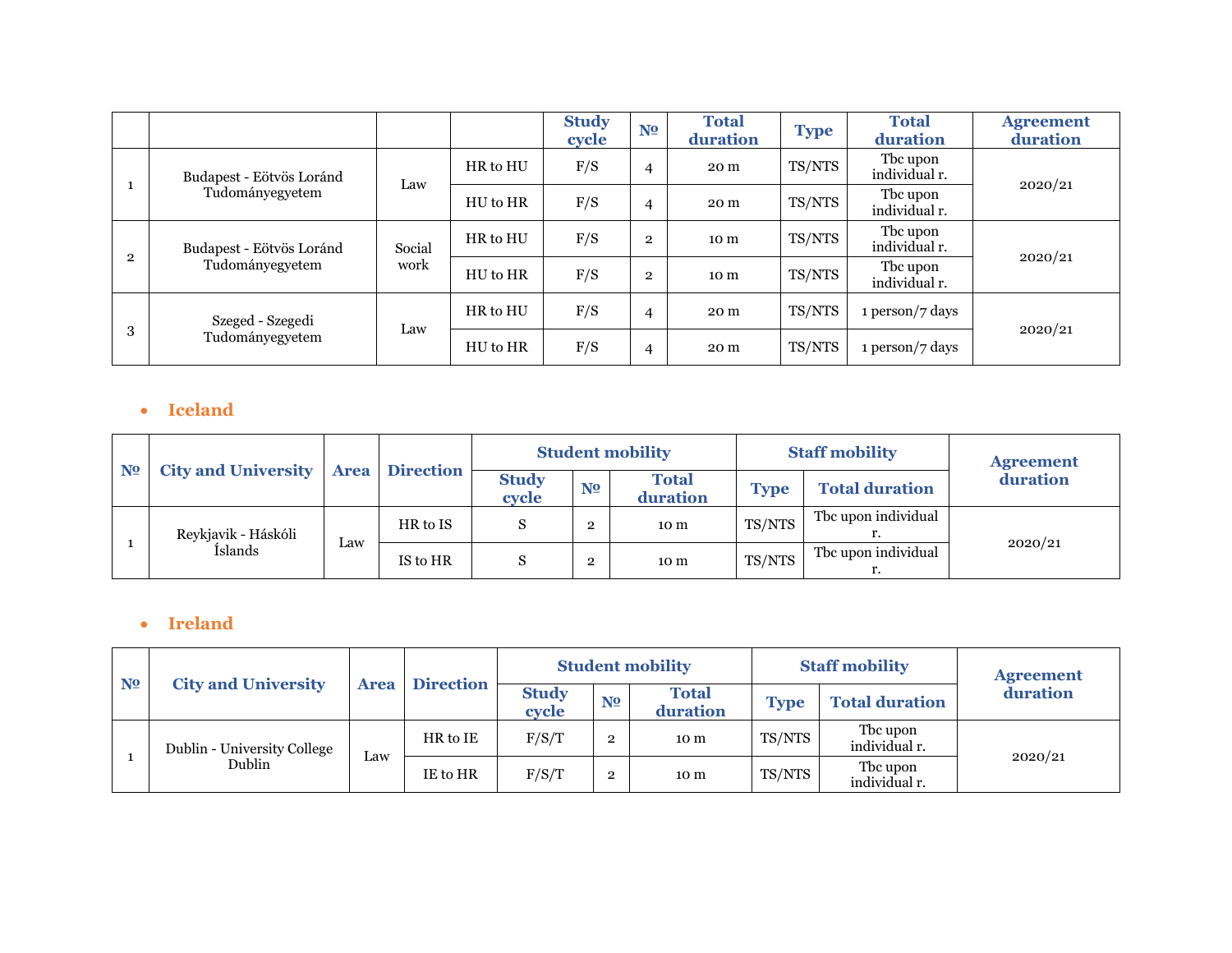## • **Italy**

|                |                                                  |             |                  |                       |                | <b>Student mobility</b>  |             | <b>Staff mobility</b>     | <b>Agreement</b> |  |
|----------------|--------------------------------------------------|-------------|------------------|-----------------------|----------------|--------------------------|-------------|---------------------------|------------------|--|
| N <sub>2</sub> | <b>City and University</b>                       | <b>Area</b> | <b>Direction</b> | <b>Study</b><br>cycle | N <sub>2</sub> | <b>Total</b><br>duration | <b>Type</b> | <b>Total</b><br>duration  | duration         |  |
|                |                                                  |             | HR to I          | F/S/T                 | $\overline{2}$ | 12 <sub>m</sub>          | TS/NTS      | 2 x 1 week                |                  |  |
| 1              | Bari - Università degli Studi di Bari            | Law         | I to HR          | F/S/T                 | $\overline{2}$ | 12 <sub>m</sub>          | TS/NTS      | 2 x 1 week                | 2020/21          |  |
|                | Bergamo - Università degli studi di              |             | HR to I          | F/S                   | $\overline{4}$ | 20 m                     | TS/NTS      | The upon<br>individual r. |                  |  |
| $\overline{2}$ | Bergamo                                          | Law         | I to HR          | F/S                   | $\overline{2}$ | 10 m                     | TS/NTS      | The upon<br>individual r. | 2020/21          |  |
|                | Brescia - Università degli studi di              |             | HR to I          | F/S/T                 | $\overline{2}$ | 20 m                     | <b>TS</b>   | 1 person/5 days           |                  |  |
| 3              | <b>Brescia</b>                                   | Law         | I to HR          | F/S/T                 | $\overline{2}$ | 20 m                     | <b>TS</b>   | 1 person/5 days           | 2020/21          |  |
|                | Catania - Università degli studi di              |             | HR to I          | F/S/T                 | 3              | 27 <sub>m</sub>          | TS/NTS      | The upon<br>individual r. |                  |  |
| $\overline{4}$ | Catania                                          | Law         | I to HR          | F/S/T                 | 3              | 27 <sub>m</sub>          | TS/NTS      | Tbc upon<br>individual r. | 2020/21          |  |
|                | Ferrara - Università degli Studi di              |             | HR to I          | F/S                   | $\overline{4}$ | 20 m                     | TS/NTS      | $4x5$ days                |                  |  |
| 5              | Ferrara                                          | Law         | I to HR          | F/S                   | $\overline{4}$ | 20 m                     | TS/NTS      | $4x5$ days                | 2020/21          |  |
| 6              | Firenze - Università degli studi di              | Law         | HR to I          | F/S                   | $\overline{2}$ | 10 m                     | TS/NTS      | Tbc upon<br>individual r. | 2020/21          |  |
|                | Firenze                                          |             | I to HR          | F/S                   | $\overline{2}$ | 10 m                     | TS/NTS      | The upon<br>individual r. |                  |  |
|                | Foggia - Università degli studi di               | Law         | HR to I          | F/S                   | $\overline{4}$ | 20 m                     | TS/NTS      | Tbc upon<br>individual r. |                  |  |
| 7              | Foggia                                           |             | I to HR          | F/S                   | $\overline{4}$ | 20 m                     | TS/NTS      | The upon<br>individual r. | 2020/21          |  |
|                |                                                  |             | HR to I          | F/S                   | $\overline{4}$ | 20 m                     | TS/NTS      | The upon<br>individual r. |                  |  |
|                | Lecce - Università del Salento<br>8              | Law         | I to HR          | F/S                   | $\overline{4}$ | 20 m                     | TS/NTS      | The upon<br>individual r. | 2020/21          |  |
| 9              | Macerata - Università degli Studi di<br>Macerata | Law         | HR to I          | F/S                   | $\overline{2}$ | 18 <sub>m</sub>          | TS/NTS      | The upon<br>individual r. | 2020/21          |  |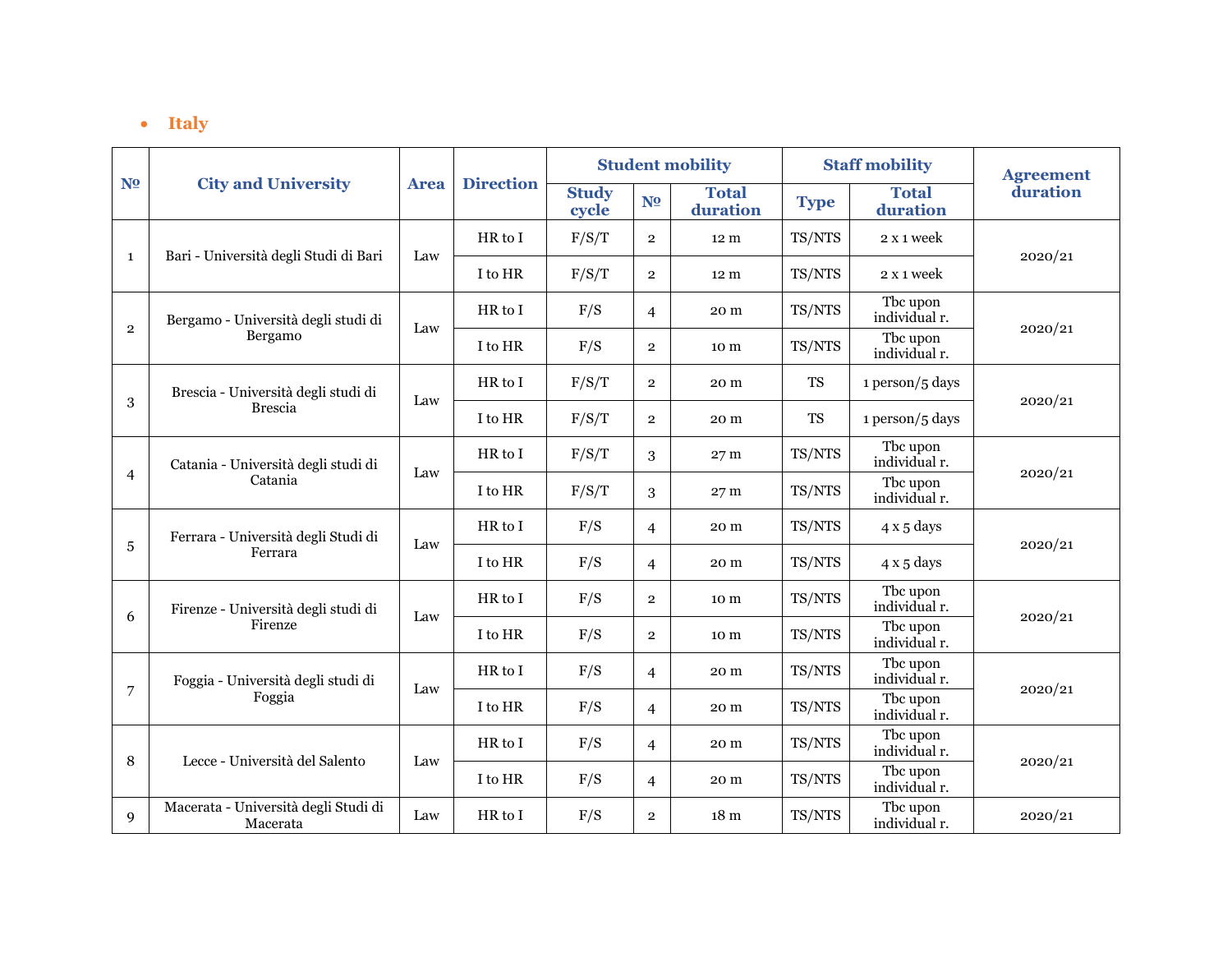|    |                                         |     | I to HR | F/S   | $\overline{2}$ | 18 <sub>m</sub> | TS/NTS    | Tbc upon<br>individual r. |         |
|----|-----------------------------------------|-----|---------|-------|----------------|-----------------|-----------|---------------------------|---------|
| 10 | Messina - Università degli studi di     | Law | HR to I | F/S   | $\overline{4}$ | 20 m            | TS/NTS    | The upon<br>individual r. | 2020/21 |
|    | Messina                                 |     | I to HR | F/S   | $\overline{4}$ | 20 m            | TS/NTS    | Tbc upon<br>individual r. |         |
| 11 | Milano - Università degli Studi di      | Law | HR to I | F/S   | $\overline{2}$ | 10 m            | <b>TS</b> | The upon<br>individual r. | 2020/21 |
|    | Milano                                  |     | I to HR | F/S   | $\overline{2}$ | 10 m            | <b>TS</b> | The upon<br>individual r. |         |
| 12 | Milano Bicocca - Università degli       | Law | HR to I | F/S   | $\overline{2}$ | 10 m            | TS/NTS    | Tbc upon<br>individual r. | 2020/21 |
|    | Studi di Milano-Bicocca                 |     | I to HR | F/S   | $\overline{2}$ | 10 m            | TS/NTS    | The upon<br>individual r. |         |
| 13 | Padova - Università degli Studi di      | Law | HR to I | F/S/T | 3              | 18 <sub>m</sub> | <b>TS</b> | 4 days                    | 2020/21 |
|    | Padova                                  |     | I to HR | F/S/T | 3              | 18 <sub>m</sub> | <b>TS</b> | 4 days                    |         |
|    | Pavia - Universitá degli studi di Pavia | Law | HR to I | F/S   | $\overline{4}$ | 20 m            | <b>TS</b> | Tbc upon<br>individual r. | 2020/21 |
| 14 |                                         |     | I to HR | F/S   | $\overline{4}$ | 20 m            | <b>TS</b> | Tbc upon<br>individual r. |         |
|    | Perugia - Universitá degli studi di     | Law | HR to I | F/S   | $\overline{4}$ | 20 m            | TS/NTS    | Tbc upon<br>individual r. |         |
| 15 | Perugia                                 |     | I to HR | F/S   | $\overline{4}$ | 20 m            | TS/NTS    | The upon<br>individual r. | 2020/21 |
| 16 | Rome -- Universitá degli studiRoma      | Law | HR to I | F/S/T | $\overline{2}$ | 10 m            | TS/NTS    | Tbc upon<br>individual r. | 2020/21 |
|    | Tre                                     |     | I to HR | F/S/T | $\overline{2}$ | 10 m            | TS/NTS    | The upon<br>individual r. |         |
|    | Trieste - Universitá di Trieste         | Law | HR to I | F/S   | $\overline{4}$ | 20 m            | TS/NTS    | The upon<br>individual r. | 2020/21 |
| 17 |                                         |     | I to HR | F/S   | $\overline{4}$ | 20 m            | TS/NTS    | The upon<br>individual r. |         |
| 18 | Sassari - Universitá degli studi di     | Law | HR to I | F/S   | $\overline{4}$ | 20 m            | TS/NTS    | The upon<br>individual r. | 2020/21 |
|    | Sassari                                 |     | I to HR | F/S   | $\overline{4}$ | 20 m            | TS/NTS    | The upon<br>individual r. |         |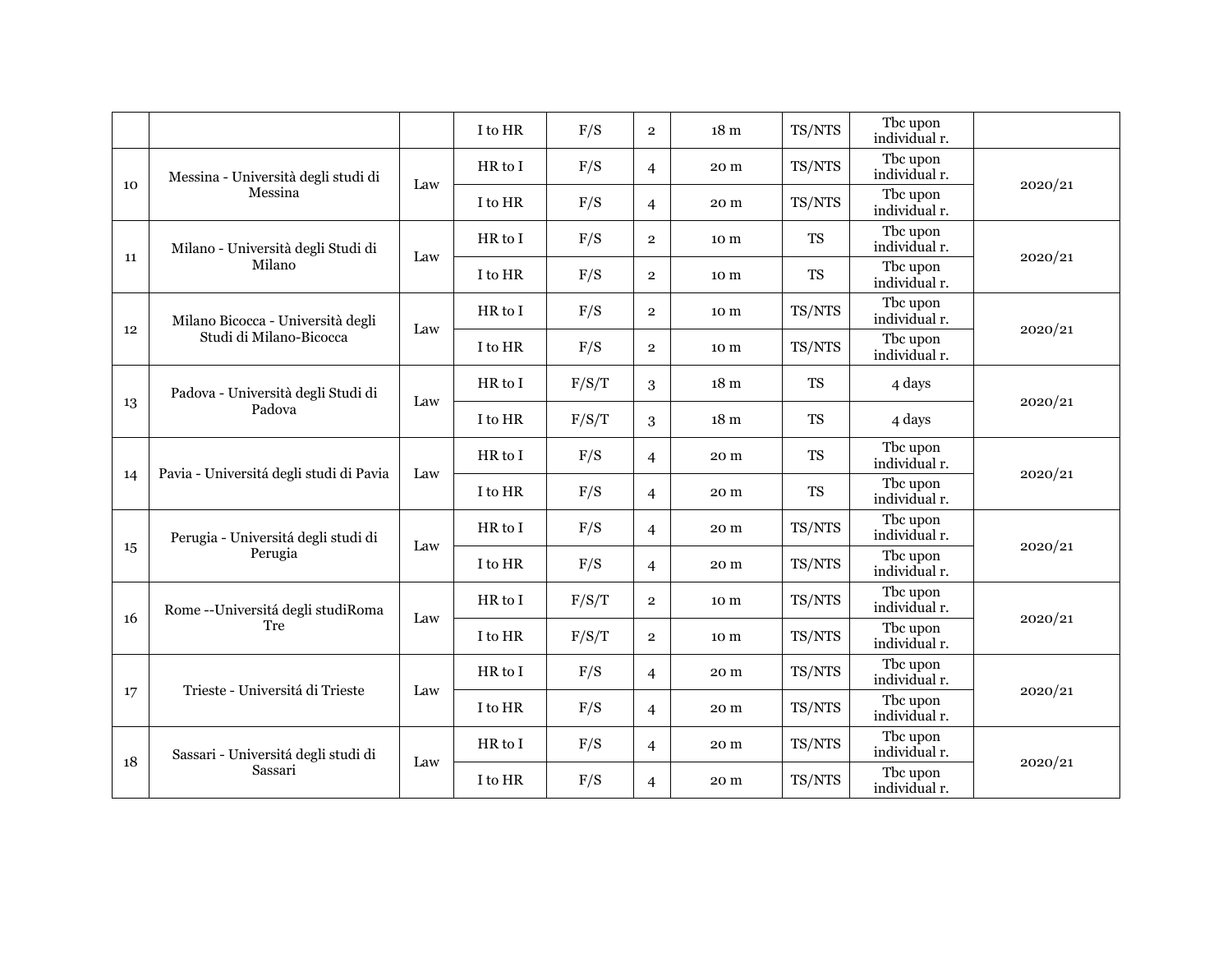#### • **Latvia**

|                |                              |             |                  |                       |                | <b>Student mobility</b>  |             | <b>Staff mobility</b>     | <b>Agreement</b> |  |
|----------------|------------------------------|-------------|------------------|-----------------------|----------------|--------------------------|-------------|---------------------------|------------------|--|
| N <sub>2</sub> | <b>City and University</b>   | <b>Area</b> | <b>Direction</b> | <b>Study</b><br>cycle | N <sub>2</sub> | <b>Total</b><br>duration | <b>Type</b> | <b>Total duration</b>     | duration         |  |
|                | Riga - Latvijas Universitáte |             | HR to LV         | F/S                   | $\overline{2}$ | 10 <sub>m</sub>          | TS/NTS      | The upon<br>individual r. |                  |  |
| 1              |                              | Law         | LV to HR         | F/S                   | $\overline{2}$ | 10 <sub>m</sub>          | TS/NTS      | The upon<br>individual r. | 2020/21          |  |
|                | Riga - RĪgas Juridiskā       | Law         | HR to LV         | F/S                   | 4              | 20 m                     | TS/NTS      | The upon<br>individual r. |                  |  |
| $\overline{2}$ | augstskola                   |             | LV to HR         | F/S                   | 4              | 20 m                     | TS/NTS      | The upon<br>individual r. | 2020/21          |  |
|                | Riga - Rīgas Stradiņa        | Social      | HR to LV         | F/S                   | $\overline{2}$ | 10 <sub>m</sub>          | TS/NTS      | The upon<br>individual r. |                  |  |
| 3              | Universitāte                 | work        | LV to HR         | F/S                   | $\overline{2}$ | 10 m                     | TS/NTS      | The upon<br>individual r. | 2020/21          |  |

## • **Lithuania**

|                |                                           |                          | <b>Direction</b> |                       |                | <b>Student mobility</b>  |             | <b>Staff mobility</b>     | <b>Agreement</b> |
|----------------|-------------------------------------------|--------------------------|------------------|-----------------------|----------------|--------------------------|-------------|---------------------------|------------------|
| N <sub>2</sub> | <b>City and University</b>                | <b>Area</b>              |                  | <b>Study</b><br>cycle | N <sub>2</sub> | <b>Total</b><br>duration | <b>Type</b> | <b>Total</b><br>duration  | duration         |
|                | Kaunas - Kauno                            | Social work              | HR to LT         | F/S/T                 | $\overline{2}$ | 10 m                     | TS/NTS      | The upon<br>individual r. | 2020/21          |
|                | Technologijos Universitetas               |                          | LT to HR         | F/S/T                 | $\overline{2}$ | 10 m                     | TS/NTS      | Tbc upon<br>individual r. |                  |
|                | Kaunas - Kauno                            | Social and<br>behavioral | HR to LT         | F/S/T                 | $\overline{2}$ | 10 m                     | TS/NTS      | The upon<br>individual r. |                  |
| $\overline{2}$ | Technologijos Universitetas               | sciences                 | LT to HR         | F/S/T                 | $\overline{2}$ | 10 m                     | TS/NTS      | Tbc upon<br>individual r. | 2020/21          |
|                | Kaunas - Vytauto Didziojo                 | Law                      | HR to LT         | F/S                   | 4              | 20 m                     | TS/NTS      | Tbc upon<br>individual r. |                  |
| 3              | Universitetas                             |                          | LT to HR         | F/S                   | 4              | 20 m                     | TS/NTS      | Tbc upon<br>individual r. | 2020/21          |
| $\overline{4}$ | Vilnius - Mykolo Romerio<br>Universitetas | Law                      | HR to LT         | F/S                   | 4              | 20 m                     | TS/NTS      | The upon<br>individual r. | 2020/21          |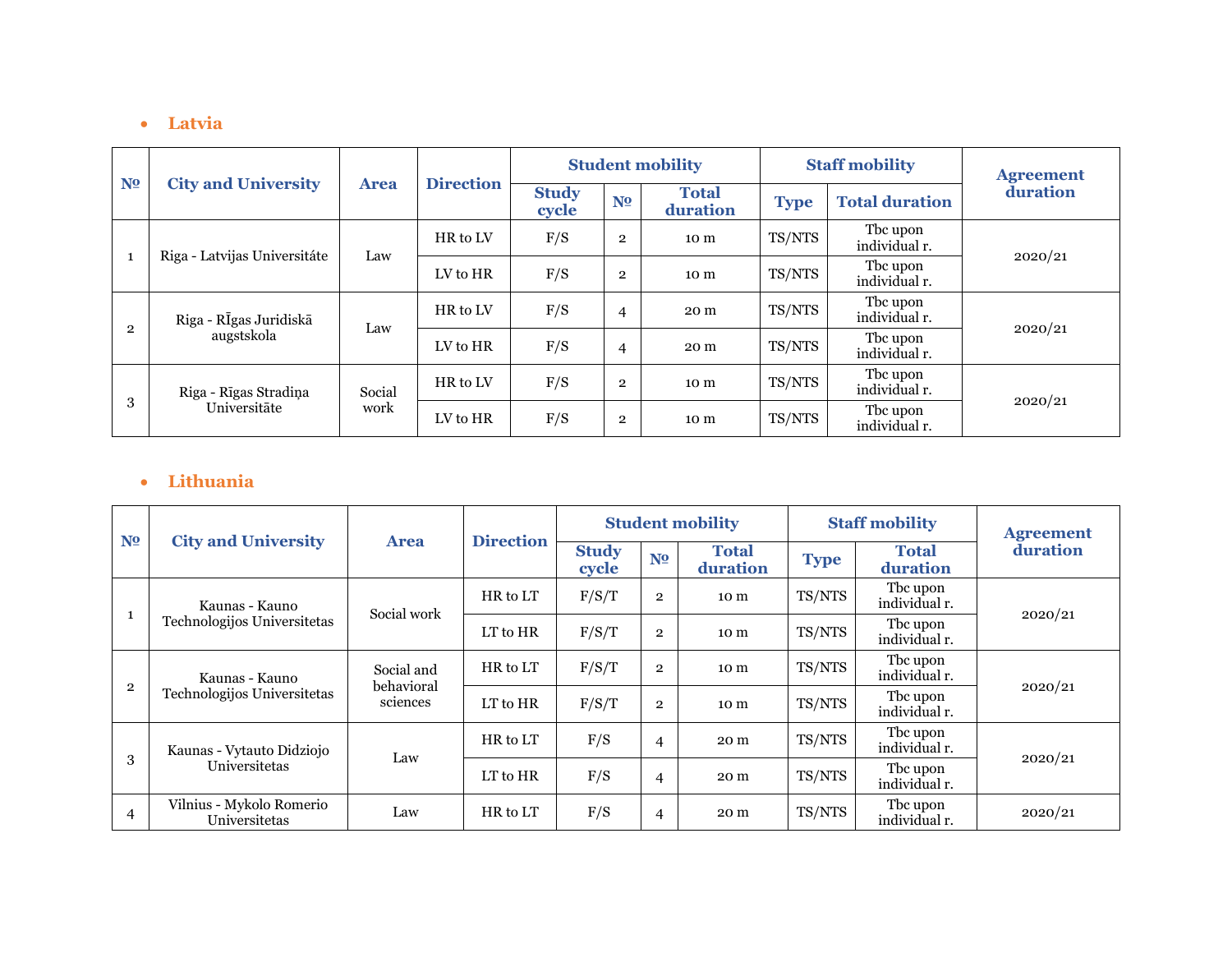|   |                    |     | LT to HR | F/S | 4 | 20 m | TS/NTS | The upon<br>individual r. |         |
|---|--------------------|-----|----------|-----|---|------|--------|---------------------------|---------|
|   | Vilnius - Vilniaus |     | HR to LT | F/S | 4 | 20 m | TS/NTS | The upon<br>individual r. |         |
| Ð | Universitetas      | Law | LT to HR | F/S | 4 | 20 m | TS/NTS | The upon<br>individual r. | 2020/21 |

## • **Macedonia**

| N <sub>2</sub> | <b>City and University</b> |                 |                  |                       |                | <b>Student mobility</b>  |             | <b>Staff mobility</b>     | <b>Agreement</b> |
|----------------|----------------------------|-----------------|------------------|-----------------------|----------------|--------------------------|-------------|---------------------------|------------------|
|                |                            | <b>Area</b>     | <b>Direction</b> | <b>Study</b><br>cycle | N <sub>2</sub> | <b>Total</b><br>duration | <b>Type</b> | <b>Total</b><br>duration  | duration         |
|                | Skopje - St. Cyril and     | Law             | HR to MK         | F/S                   | $\overline{2}$ | 10 m                     | TS/NTS      | Tbc upon<br>individual r. | 2020/21          |
|                | Methodius University       |                 | MK to HR         | F/S                   | $\overline{2}$ | 10 m                     | TS/NTS      | Tbc upon<br>individual r. |                  |
|                | Skopje - St. Cyril and     | Social work and | HR to MK         | F                     |                | 6 m                      | <b>TS</b>   | 8 days                    |                  |
| $\overline{2}$ | Methodius University       | social policy   | MK to HR         | F                     |                | 6 m                      | <b>TS</b>   | 8 days                    | 2020/21          |

## • **The Netherlands**

| N <sub>2</sub> |                                            |             |                  |                       |                | <b>Student mobility</b>  |             | <b>Staff mobility</b>     | <b>Agreement</b> |  |
|----------------|--------------------------------------------|-------------|------------------|-----------------------|----------------|--------------------------|-------------|---------------------------|------------------|--|
|                | <b>City and University</b>                 | <b>Area</b> | <b>Direction</b> | <b>Study</b><br>cycle | N <sub>2</sub> | <b>Total</b><br>duration | <b>Type</b> | <b>Total</b><br>duration  | duration         |  |
|                | Amsterdam - Universiteit van               | Law         | HR to NL         | F/S                   | $\overline{2}$ | 10 m                     | TS/NTS      | Tbc upon<br>individual r. | 2020/21          |  |
|                | Amsterdam                                  |             | NL to HR         | F/S                   | $\mathbf{2}$   | 10 m                     | TS/NTS      | Tbc upon<br>individual r. |                  |  |
| $\overline{2}$ | Enschede - Saxion University of            | Social      | HR to NL         | F/S                   | $\overline{2}$ | 10 m                     | TS/NTS      | Tbc upon<br>individual r. |                  |  |
|                | <b>Applied Sciences</b>                    | work        | NL to HR         | F/S                   | $\overline{2}$ | 10 m                     | TS/NTS      | Tbc upon<br>individual r. | 2020/21          |  |
| 3              | Groningen - Rijksuniversiteit<br>Groningen | Law         | HR to NL         | F/S                   | 4              | 20 m                     | TS/NTS      | Tbc upon<br>individual r. | 2020/21          |  |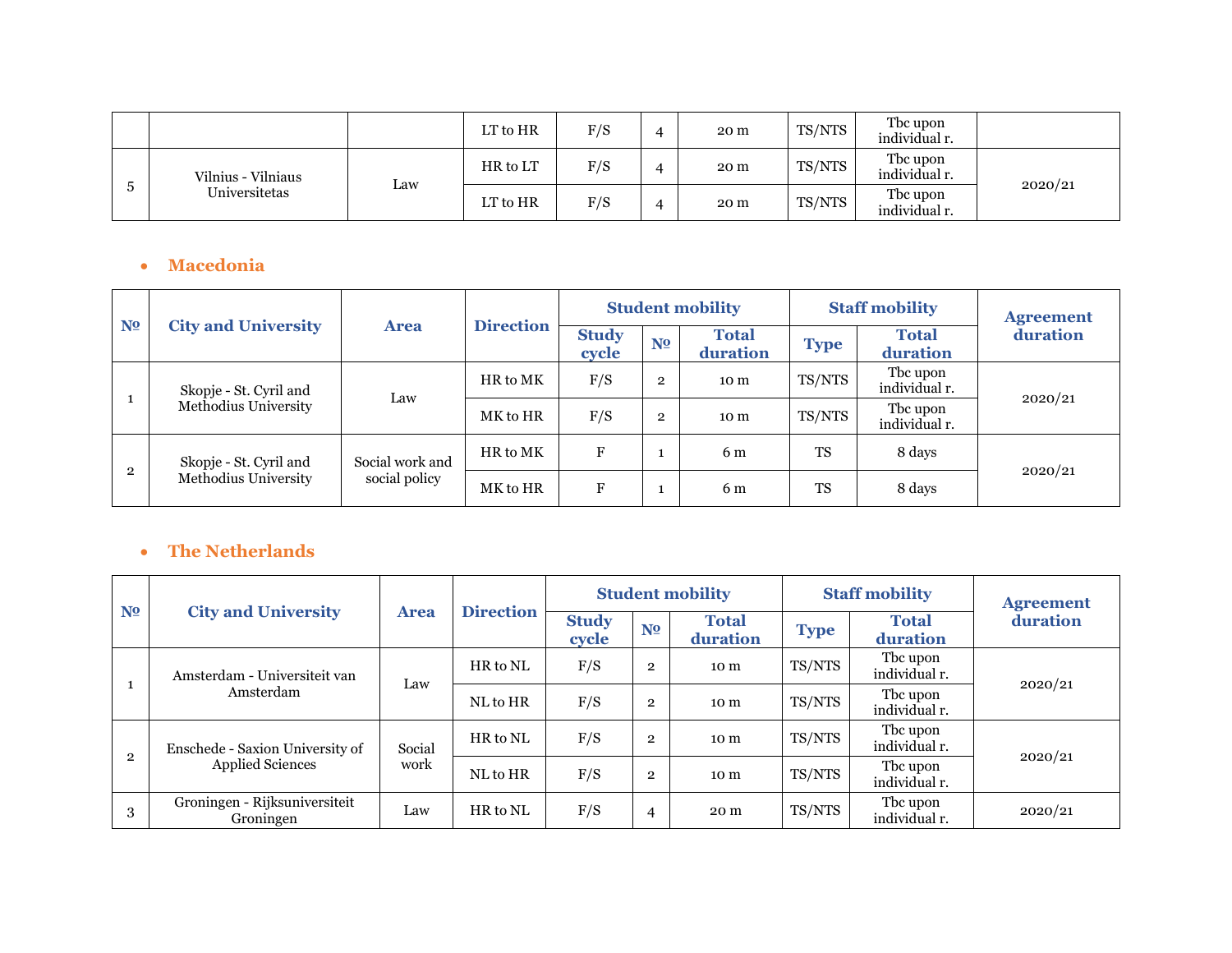|   |                                    |     | NL to HR | F/S   | $\overline{4}$ | 20 m            | TS/NTS    | Tbc upon<br>individual r. |         |
|---|------------------------------------|-----|----------|-------|----------------|-----------------|-----------|---------------------------|---------|
|   |                                    |     | HR to NL | F/S   | $\overline{2}$ | 10 <sub>m</sub> | TS/NTS    | The upon<br>individual r. |         |
| 4 | Heerlen - Hogeschool Zuyd          | Law | NL to HR | F/S   | $\overline{2}$ | 10 m            | TS/NTS    | Tbc upon<br>individual r. | 2020/21 |
|   | Leiden - Universiteit Leiden       | Law | HR to NL | F/S/T | $\overline{2}$ | 10 m            | TS/NTS    | The upon<br>individual r. |         |
| 5 |                                    |     | NL to HR | F/S   | $\overline{2}$ | 10 <sub>m</sub> | TS/NTS    | The upon<br>individual r. | 2020/21 |
| 6 | Maastricht - Maastricht University | Law | HR to NL | F/S   | $\overline{2}$ | 10 m            | TS/NTS    | Tbc upon<br>individual r. | 2020/21 |
|   |                                    |     | NL to HR | F/S   | $\overline{2}$ | 10 m            | TS/NTS    | Tbc upon<br>individual r. |         |
| 7 | Nijmegen - Radboud Universiteit    | Law | HR to NL | F/S   | 1              | 10 m            | <b>TS</b> | The upon<br>individual r. |         |
|   | Nijmegen                           |     | NL to HR | F/S   | 1              | 10 <sub>m</sub> | <b>TS</b> | Tbc upon<br>individual r. | 2020/21 |
| 8 | Rotterdam - Erasmus University     | Law | HR to NL | F/S   | $\overline{2}$ | 10 m            | TS/NTS    | The upon<br>individual r. |         |
|   | Rotterdam                          |     | NL to HR | F/S   | $\overline{2}$ | 10 m            | TS/NTS    | Tbc upon<br>individual r. | 2020/21 |
|   |                                    |     | HR to NL | F/S   | $\overline{2}$ | 10 m            | TS/NTS    | The upon<br>individual r. |         |
| 9 | Tilburg - Universiteit van Tilburg | Law | NL to HR | F/S   | $\overline{2}$ | 10 m            | TS/NTS    | Tbc upon<br>individual r. | 2020/21 |

#### • **Norway**

| N <sub>2</sub> |                                                                  |             |                  |                       |                | <b>Student mobility</b>  |             | <b>Staff mobility</b>     | <b>Agreement</b> |  |
|----------------|------------------------------------------------------------------|-------------|------------------|-----------------------|----------------|--------------------------|-------------|---------------------------|------------------|--|
|                | <b>City and University</b>                                       | <b>Area</b> | <b>Direction</b> | <b>Study</b><br>cycle | N <sub>2</sub> | <b>Total</b><br>duration | <b>Type</b> | <b>Total</b><br>duration  | duration         |  |
|                | Bergen - Universitet i Bergen                                    |             | HR to N          | F/S                   | 3 or<br>b      | 30 <sub>m</sub>          | TS/NTS      | The upon<br>individual r. |                  |  |
|                |                                                                  | Law         | N to HR          | F/S                   | 3 or<br>6      | 30 <sub>m</sub>          | TS/NTS      | The upon<br>individual r. | 2020/21          |  |
|                | Tromso - Universitetet i Tromsø –<br>Norges arktiske universitet | Law         | HR to PL         | F/S/T                 | $\mathbf{2}$   | 10 m                     | <b>TS</b>   | $2 \times 8$ hours        | 2020/21          |  |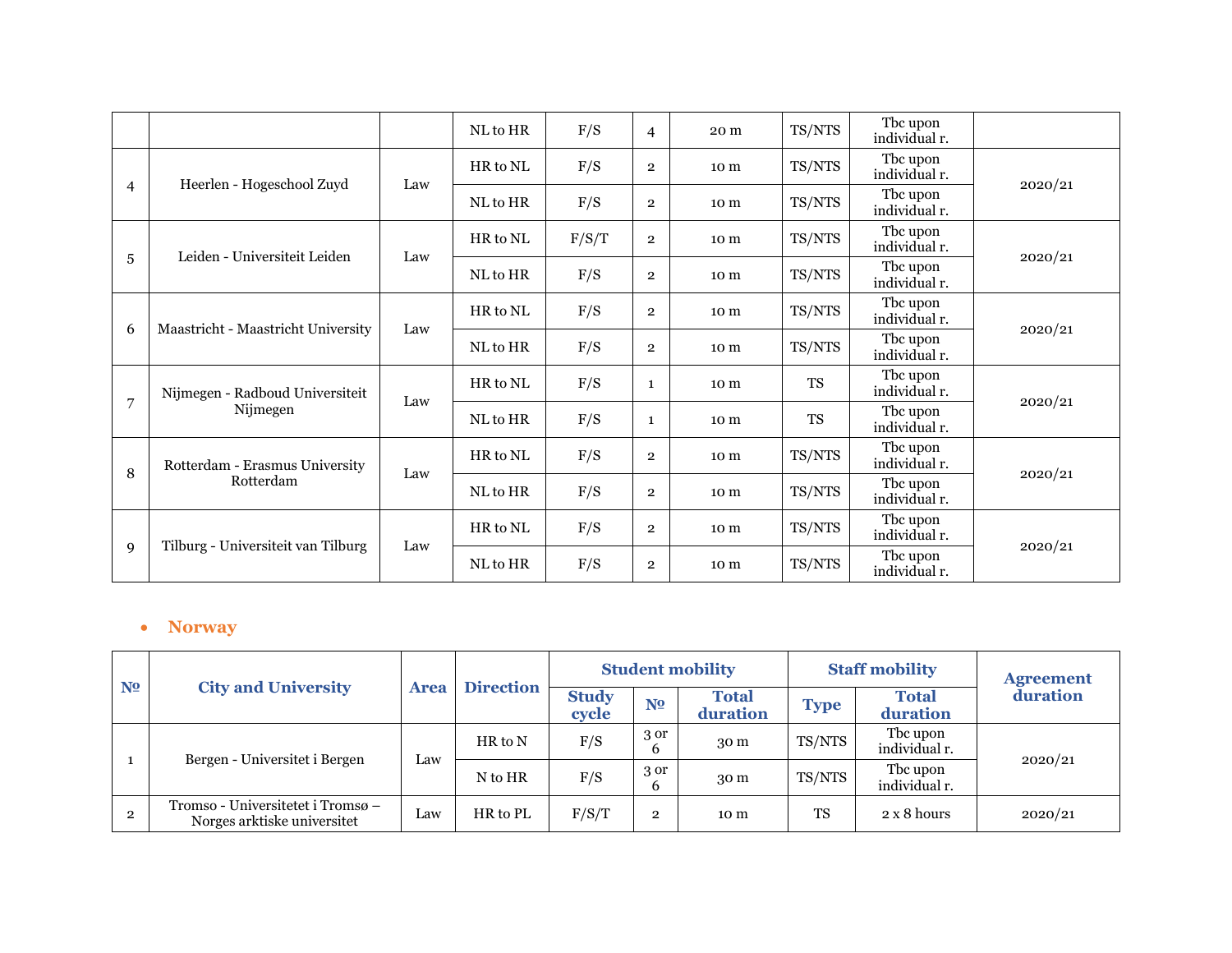|  |  |  | to HR<br>DI | $T/0$ /m<br>776<br>$\overline{\phantom{0}}$ | - | 10 m | ma<br>∸ | $\sim$<br>: 8 hours |  |
|--|--|--|-------------|---------------------------------------------|---|------|---------|---------------------|--|
|--|--|--|-------------|---------------------------------------------|---|------|---------|---------------------|--|

## • **Poland**

|                |                                        |             |                  |                       |                | <b>Student mobility</b>  |             | <b>Staff mobility</b>     | <b>Agreement</b> |
|----------------|----------------------------------------|-------------|------------------|-----------------------|----------------|--------------------------|-------------|---------------------------|------------------|
| N <sub>0</sub> | <b>City and University</b>             | <b>Area</b> | <b>Direction</b> | <b>Study</b><br>cycle | N <sub>2</sub> | <b>Total</b><br>duration | <b>Type</b> | <b>Total</b><br>duration  | duration         |
|                | Gdansk - University of Gdańsk, Faculty |             | HR to PL         |                       |                |                          | <b>TS</b>   | 3 x 5days                 |                  |
| $\mathbf{1}$   | of Law and Administartion              | Law         | PL to HR         |                       |                |                          | <b>TS</b>   | 3 x 5days                 | 2020/21          |
|                |                                        |             | HR to PL         | F/S/T                 | $\overline{2}$ | 20 m                     | TS/NTS      | 2 x 5days                 |                  |
| $\overline{2}$ | Katowice - Uniwersytet Slaski          | Law         | PL to HR         | F/S/T                 | $\overline{2}$ | 20 m                     | TS/NTS      | 2 x 5days                 | 2020/21          |
|                |                                        |             | HR to PL         | F/S                   | $\overline{4}$ | 20 m                     | TS/NTS      | The upon<br>individual r. |                  |
| 3              | Krakow - Uniwersytet Jagielloński      | Law         | PL to HR         | F/S                   | $\overline{4}$ | 20 m                     | TS/NTS      | Tbc upon<br>individual r. | 2020/21          |
|                | Poznan - Uniwersytet im. Adama         |             | HR to PL         | F/S                   | $\overline{4}$ | 20 m                     | TS/NTS      | The upon<br>individual r. |                  |
| $\overline{4}$ | Mickiewicza                            | Law         | PL to HR         | F/S                   | $\overline{4}$ | 20 m                     | TS/NTS      | The upon<br>individual r. | 2020/21          |
|                | Torun - Uniwersytet Mikolaja           | Law         | HR to PL         | F/S                   | $\overline{4}$ | 20 m                     | TS/NTS      | Tbc upon<br>individual r. |                  |
| 5              | Kopernika w Toruniu                    |             | PL to HR         | F/S                   | $\overline{4}$ | 20 m                     | TS/NTS      | The upon<br>individual r. | 2020/21          |
| 6              | Warsaw - Akademia Leona                | Law         | HR to PL         | F/S                   | $\overline{4}$ | 20 m                     | TS/NTS      | The upon<br>individual r. |                  |
|                | Koźmińskiego                           |             | PL to HR         | F/S                   | $\overline{4}$ | 20 m                     | TS/NTS      | The upon<br>individual r. | 2020/21          |
|                |                                        |             | HR to PL         | F/S                   | $\overline{4}$ | 20 m                     | TS/NTS      | The upon<br>individual r. |                  |
| 7              | Warsaw - Uniwersytet Warszawski        | Law         | PL to HR         | F/S                   | $\overline{4}$ | 20 m                     | TS/NTS      | The upon<br>individual r. | 2020/21          |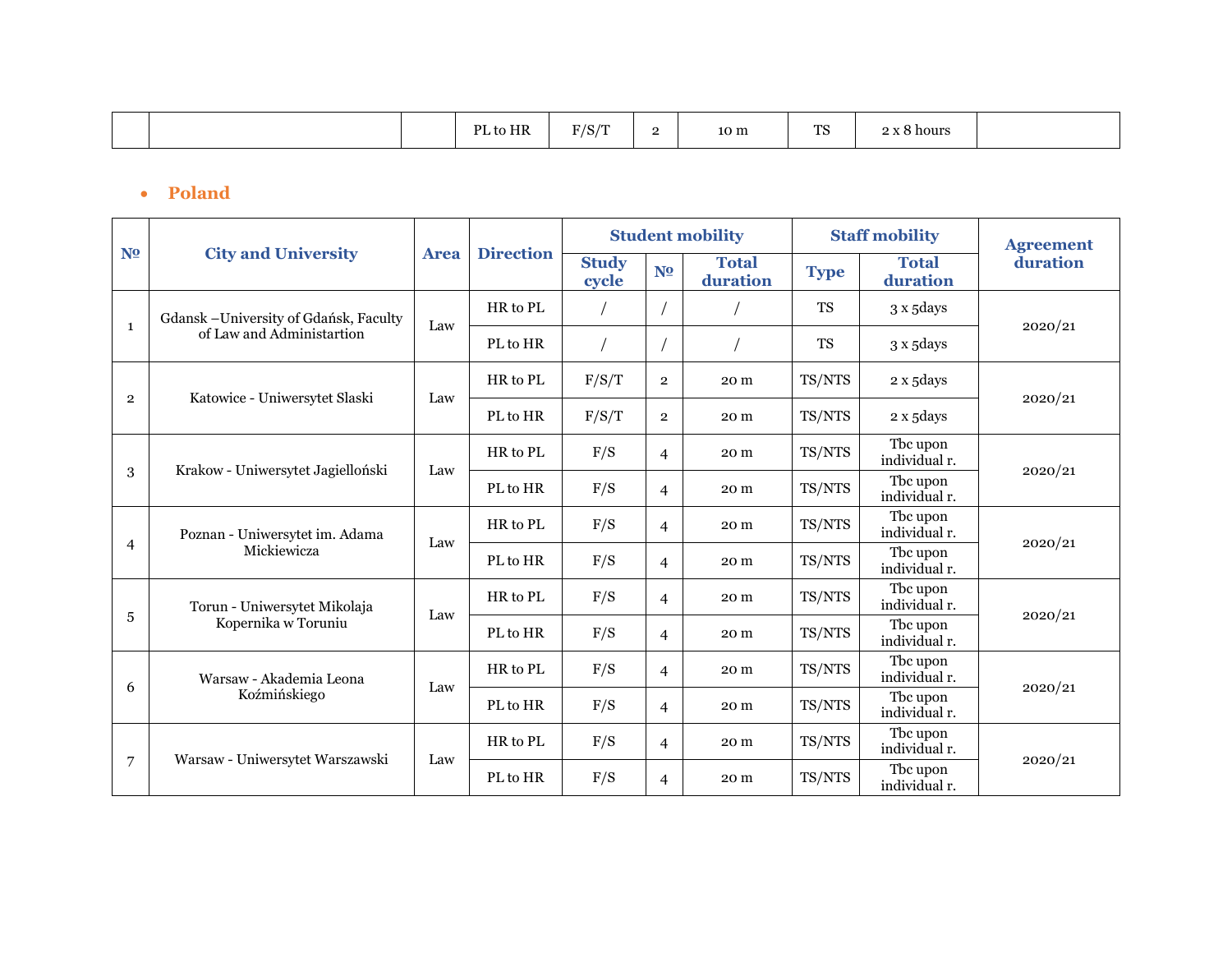#### • **Portugal**

|                |                            |                 |                  |                       |                | <b>Student mobility</b>  |             | <b>Staff mobility</b>     | <b>Agreement</b> |
|----------------|----------------------------|-----------------|------------------|-----------------------|----------------|--------------------------|-------------|---------------------------|------------------|
| N <sub>2</sub> | <b>City and University</b> | <b>Area</b>     | <b>Direction</b> | <b>Study</b><br>cycle | N <sub>0</sub> | <b>Total</b><br>duration | <b>Type</b> | <b>Total</b><br>duration  | duration         |
|                | Coimbra - Universidade     | Social work and | $HR$ to $P$      | F                     | $\mathbf{2}$   | 10 m                     | TS/NTS      | 15 days                   |                  |
|                | de Coimbra                 | counselling     | P to HR          | F                     | $\mathbf{2}$   | 10 m                     | TS/NTS      | 15 days                   | 2020/21          |
|                | Lisbon - Universidade de   |                 | $HR$ to $P$      | F/S/T                 | $\overline{4}$ | 20 m                     | TS/NTS      | Tbc upon<br>individual r. |                  |
| $\overline{2}$ | Lisboa                     | Law             | P to HR          | F/S/T                 | $\overline{4}$ | 20 m                     | TS/NTS      | Tbc upon<br>individual r. | 2020/21          |
|                | Porto - Universidade de    | Law             | $HR$ to $P$      | F/S                   | $\overline{4}$ | 20 m                     | TS/NTS      | The upon<br>individual r. |                  |
| 3              | Porto                      |                 | P to HR          | F/S                   | $\overline{4}$ | 20 m                     | TS/NTS      | Tbc upon<br>individual r. | 2020/21          |

#### • **Romania**

| N <sub>2</sub> |                                   |             |                  |                       |                | <b>Student mobility</b>  |             | <b>Staff mobility</b>     | <b>Agreement</b> |
|----------------|-----------------------------------|-------------|------------------|-----------------------|----------------|--------------------------|-------------|---------------------------|------------------|
|                | <b>City and University</b>        | <b>Area</b> | <b>Direction</b> | <b>Study</b><br>cycle | N <sub>2</sub> | <b>Total</b><br>duration | <b>Type</b> | <b>Total</b><br>duration  | duration         |
|                | Bucharest - Universitatea din     | Law         | HR to RO         | F/S                   | 4              | 20 m                     | TS/NTS      | Tbc upon<br>individual r. | 2020/21          |
|                | Bucuresti                         |             | RO to HR         | F/S                   | 4              | 20 m                     | TS/NTS      | Tbc upon<br>individual r. |                  |
| $\overline{2}$ | Bucharest - Universitatea din     | Social      | HR to RO         | $\mathbf{F}$          | $\overline{2}$ | 10 m                     | TS/NTS      | $(1,2)$ x 10 days         | 2020/21          |
|                | <b>Bucuresti</b>                  | work        | RO to HR         | F                     | $\overline{2}$ | 10 m                     | TS/NTS      | $(1,2)$ x 10 days         |                  |
|                | Timisoara - Universitatea de Vest |             | HR to RO         | F/S/T                 | $\overline{2}$ | 10 <sub>m</sub>          | TS/NTS      | Tbc upon<br>individual r. |                  |
| 3              | din Timisoara                     | Law         | RO to HR         | F/S/T                 | $\overline{2}$ | 10 m                     | TS/NTS      | The upon<br>individual r. | 2020/21          |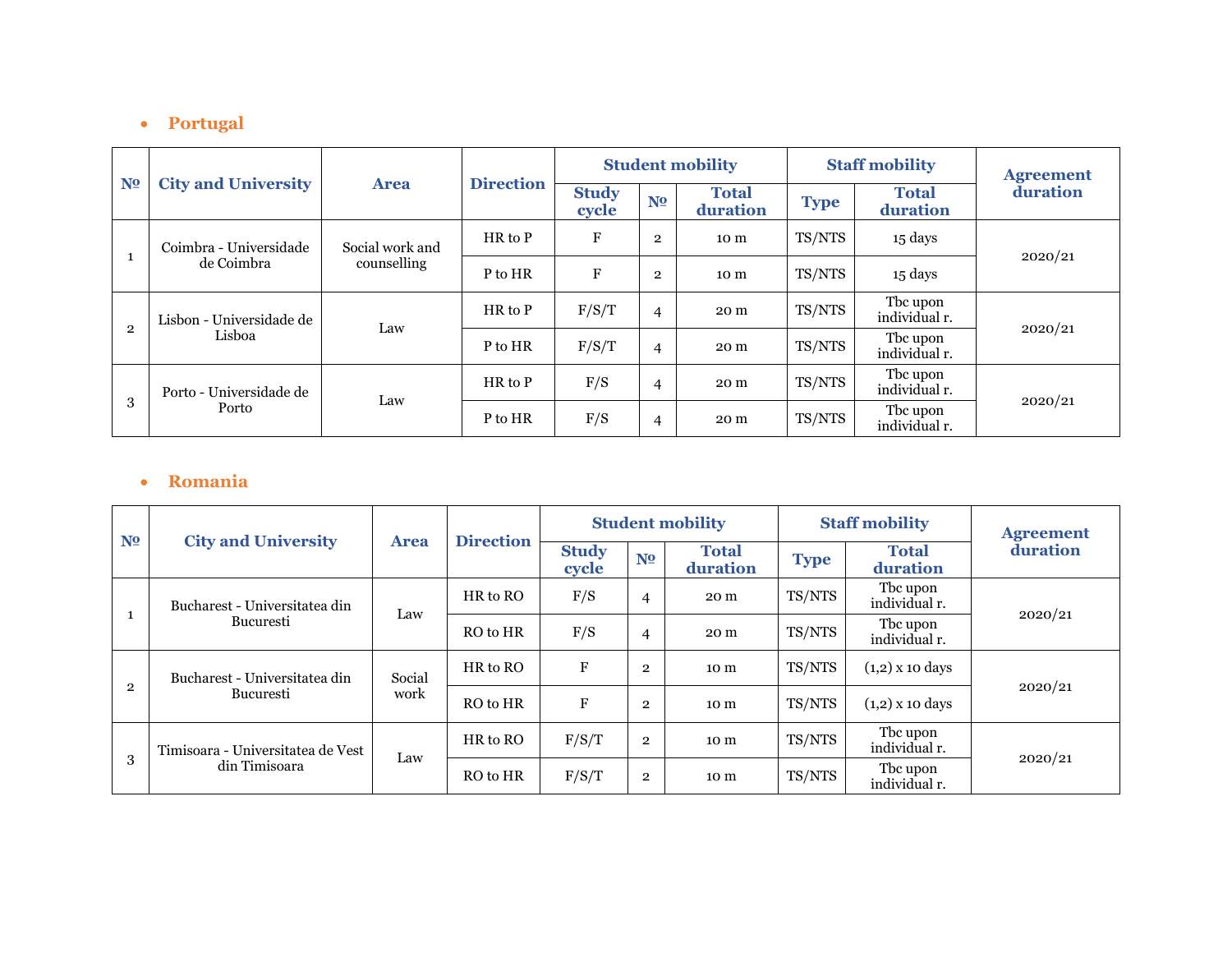### • **Slovakia**

| N <sub>2</sub> | <b>City and University</b>                         | <b>Area</b> | <b>Direction</b> |                       |                | <b>Student mobility</b>  |             | <b>Staff mobility</b>     | <b>Agreement</b> |  |
|----------------|----------------------------------------------------|-------------|------------------|-----------------------|----------------|--------------------------|-------------|---------------------------|------------------|--|
|                |                                                    |             |                  | <b>Study</b><br>cycle | N <sub>2</sub> | <b>Total</b><br>duration | <b>Type</b> | <b>Total</b><br>duration  | duration         |  |
|                | Bratislava - Univerzita<br>Komenského v Bratislave | Law         | HR to SK         | F/S                   | 4              | 20 m                     | TS/NTS      | Tbc upon<br>individual r. |                  |  |
|                |                                                    |             | SK to HR         | F/S                   | 4              | 20 m                     | TS/NTS      | Tbc upon<br>individual r. | 2020/21          |  |
| $\overline{2}$ | Trnava - Trnavská univerzita v<br>Trnave           | Law         | HR to SK         | F/S                   | 3              | 15 <sub>m</sub>          | TS/NTS      | 10 days                   |                  |  |
|                |                                                    |             | SK to HR         | F/S                   | 3              | 15 <sub>m</sub>          | TS/NTS      | 10 days                   | 2020/21          |  |

#### • **Slovenia**

|                |                                                          |                |                  |                       |                | <b>Student mobility</b>  |             | <b>Staff mobility</b>     | <b>Agreement</b> |  |
|----------------|----------------------------------------------------------|----------------|------------------|-----------------------|----------------|--------------------------|-------------|---------------------------|------------------|--|
| N <sub>2</sub> | <b>City and University</b>                               | <b>Area</b>    | <b>Direction</b> | <b>Study</b><br>cycle | N <sub>2</sub> | <b>Total</b><br>duration | <b>Type</b> | <b>Total</b><br>duration  | duration         |  |
| 1              | Ljubljana - Univerza v                                   | Law            | HR to SI         | F/S/T                 | 3              | 15 <sub>m</sub>          | TS/NTS      | The upon<br>individual r. | 2020/21          |  |
|                | Ljubljani                                                |                | SI to HR         | F/S/T                 | 3              | 15 <sub>m</sub>          | TS/NTS      | The upon<br>individual r. |                  |  |
| $\overline{2}$ | Ljubljana - Univerza v                                   | Social work    | HR to SI         | $\mathbf F$           | $\mathbf{2}$   | 10 m                     | TS/NTS      | The upon<br>individual r. | 2020/21          |  |
|                | Ljubljani                                                |                | SI to HR         | $\mathbf F$           | $\mathbf{2}$   | 10 m                     | TS/NTS      | The upon<br>individual r. |                  |  |
|                | Ljubljana - Univerza v<br>Ljubljani                      | Public         | HR to SI         | F/S                   | $\overline{2}$ | 10 <sub>m</sub>          | TS/NTS      | The upon<br>individual r. |                  |  |
| 3              |                                                          | administration | SI to HR         | F/S                   | $\overline{2}$ | 10 m                     | TS/NTS      | The upon<br>individual r. | 2020/21          |  |
|                | Maribor - Univerza y                                     | Law            | HR to SI         | F/S                   | $\overline{4}$ | 20 m                     | TS/NTS      | The upon<br>individual r. |                  |  |
| 4              | Mariboru                                                 |                | SI to HR         | F/S                   | 4              | 20 m                     | TS/NTS      | The upon<br>individual r. | 2020/21          |  |
| 5              | Nova Gorica - Evropska<br>pravna fakulteta v Novi Gorici | Law            | HR to SI         | F/S                   | 4              | 20 m                     | TS/NTS      | The upon<br>individual r. | 2020/21          |  |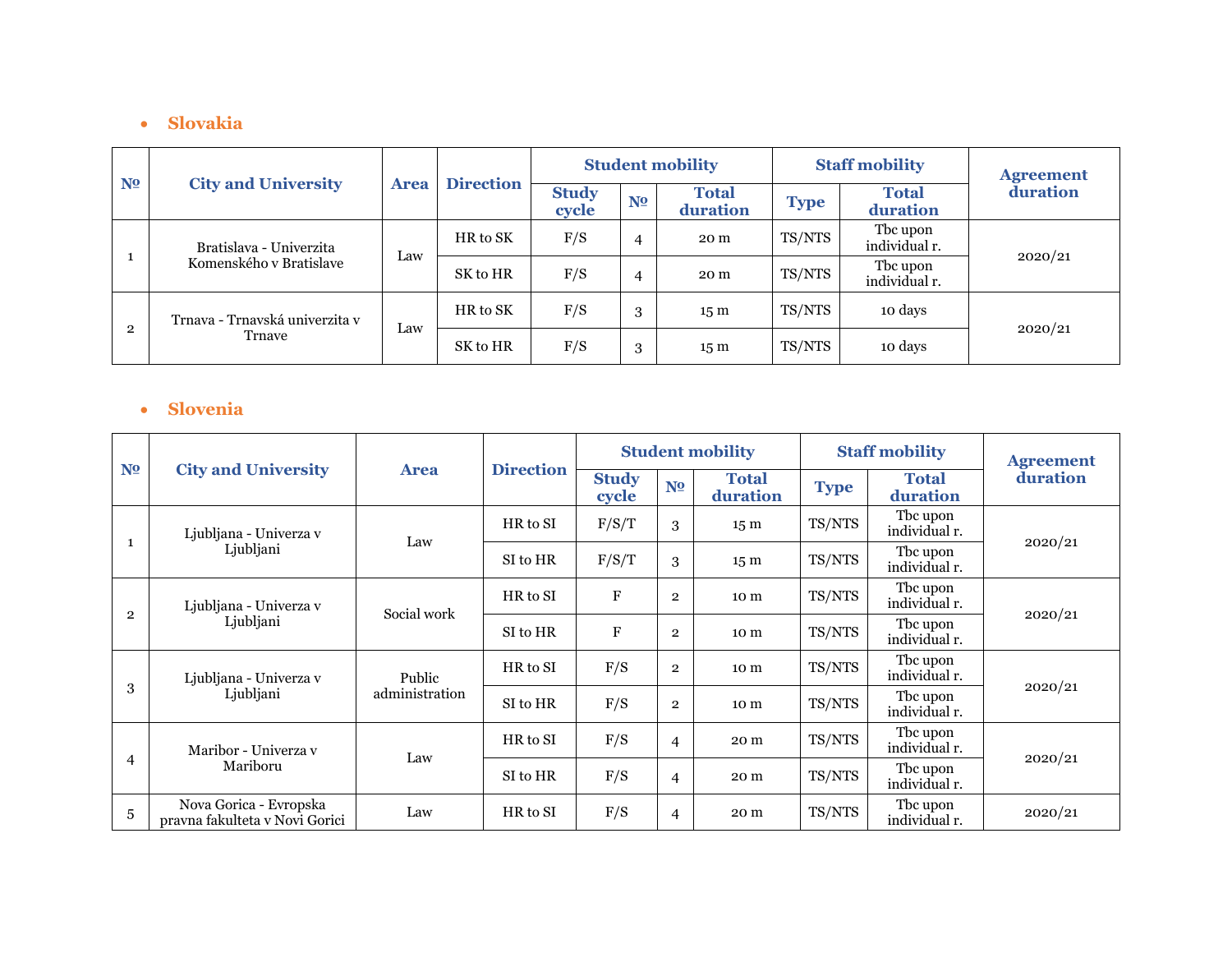| н<br>JІ<br>,,,,,<br>individual r. |  |  |  | to HR<br>$\sim$ $\tau$ | $\mathbf{E}$ $\mathbf{E}$ |  | 20 m | TS/<br>$\sqrt{2}$ | m<br>Tbc upon' |  |
|-----------------------------------|--|--|--|------------------------|---------------------------|--|------|-------------------|----------------|--|
|-----------------------------------|--|--|--|------------------------|---------------------------|--|------|-------------------|----------------|--|

## • **Spain**

|                |                                                                  |                      |                  |                       |                | <b>Student mobility</b>  |             | <b>Staff mobility</b>     | <b>Agreement</b> |  |
|----------------|------------------------------------------------------------------|----------------------|------------------|-----------------------|----------------|--------------------------|-------------|---------------------------|------------------|--|
| N <sub>2</sub> | <b>City and University</b>                                       | <b>Area</b>          | <b>Direction</b> | <b>Study</b><br>cycle | N <sub>2</sub> | <b>Total</b><br>duration | <b>Type</b> | <b>Total</b><br>duration  | duration         |  |
|                | Badajoz - Universidad de                                         | Law                  | HR to E          |                       |                |                          | TS/NTS      | Tbc upon<br>individual r. |                  |  |
| $\mathbf{1}$   | Extremadura                                                      |                      | E to HR          |                       |                |                          | TS/NTS      | Tbc upon<br>individual r. | 2020/21          |  |
|                |                                                                  | Social work          | HR to E          | $\rm F$               | $\overline{2}$ | 10 m                     | TS/NTS      | The upon<br>individual r. |                  |  |
| $\overline{2}$ | Barcelona - Universitat de<br>Barcelona                          |                      | E to HR          | F/S                   | $\overline{2}$ | 10 <sub>m</sub>          | TS/NTS      | The upon<br>individual r. | 2020/21          |  |
|                |                                                                  | Education<br>science | $HR$ to $E$      | F/S                   | $\overline{2}$ | 10 m                     | TS/NTS      | Tbc upon<br>individual r. |                  |  |
|                | Barcelona - Universitat Pompeu<br>Law                            |                      | $HR$ to $E$      | F/S                   | $\overline{2}$ | 10 m                     |             |                           | 2020/21          |  |
| 3              | Fabra                                                            |                      | E to HR          | F/S                   | $\overline{2}$ | 10 m                     |             |                           |                  |  |
|                | Basque Country - Universidad del<br>$\overline{4}$<br>País Vasco | Law                  | HR to E          | $\mathbf F$           | $\overline{2}$ | 10 m                     |             |                           |                  |  |
|                |                                                                  |                      | E to HR          | $\mathbf F$           | $\overline{2}$ | 10 m                     |             |                           | 2020/21          |  |
|                | Córdoba - Universidad de Córdoba                                 | Law                  | $HR$ to $E$      | F/S/T                 | $\overline{4}$ | 20 m                     | <b>TS</b>   | Tbc upon<br>individual r. |                  |  |
| $\overline{5}$ |                                                                  |                      | E to HR          | F/S/T                 | $\overline{4}$ | 20 m                     | <b>TS</b>   | The upon<br>individual r. | 2020/21          |  |
| 6              | Coruna - Universidade da Coruna                                  | Law                  | $HR$ to $E$      | F                     | 3              | 30 m                     | <b>TS</b>   | The upon<br>individual r. |                  |  |
|                |                                                                  |                      | E to HR          | $\mathbf F$           | 3              | 30 m                     | <b>TS</b>   | Tbc upon<br>individual r. | 2020/21          |  |
|                | Girona - Universitat de Girona                                   | Law                  | HR to E          | $\mathbf F$           | $\overline{2}$ | 10 m                     | <b>TS</b>   | 60 days                   |                  |  |
| 7              |                                                                  |                      | E to HR          | $\mathbf F$           | $\overline{2}$ | 10 m                     | <b>TS</b>   | 60 days                   | 2020/21          |  |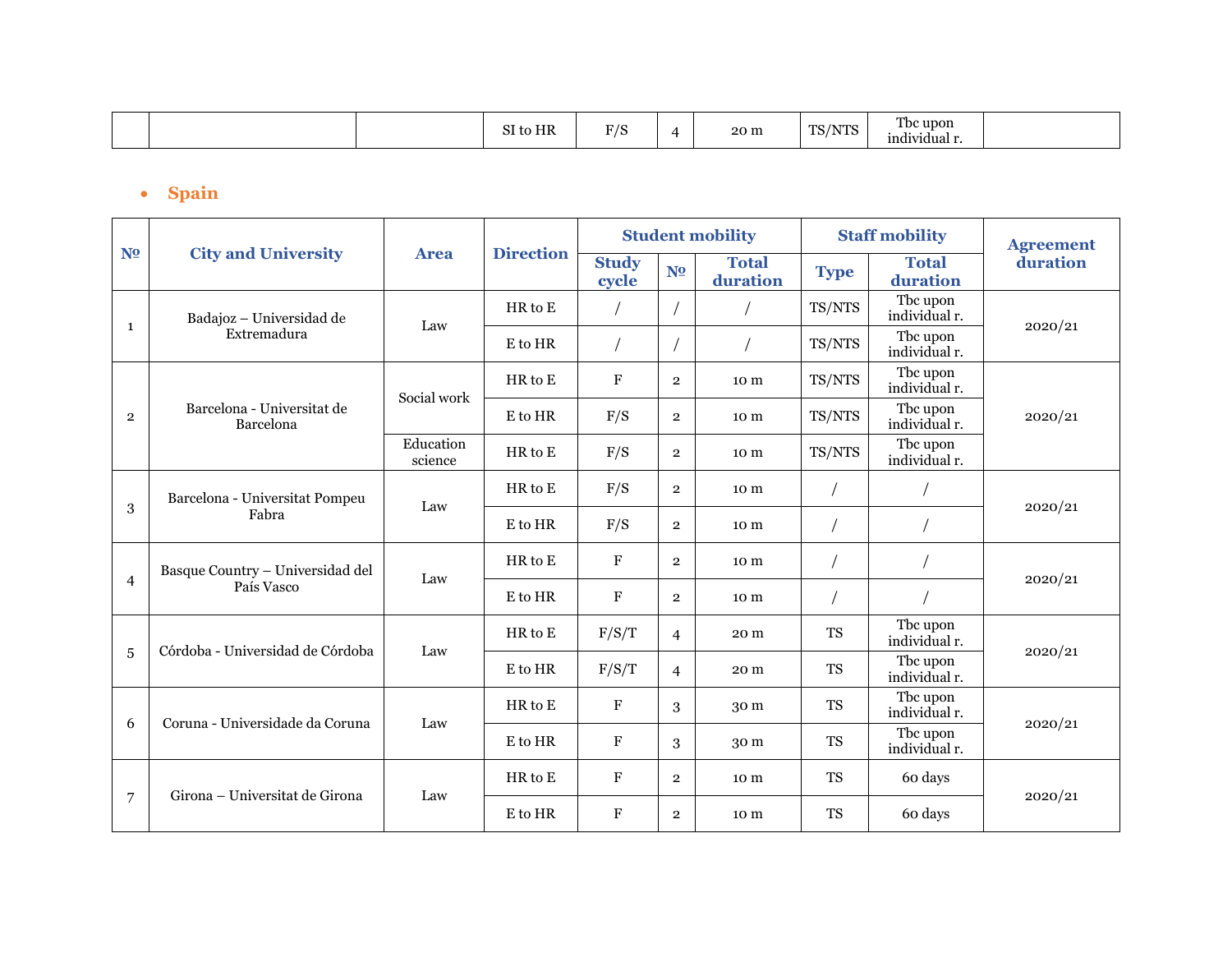|             | Jaén - Universidad de Jaén                             |     | $HR$ to $E$ | F            | $\overline{2}$ | 18 <sub>m</sub> | <b>TS</b> | Tbc upon<br>individual r. |         |
|-------------|--------------------------------------------------------|-----|-------------|--------------|----------------|-----------------|-----------|---------------------------|---------|
| 8           |                                                        | Law | E to HR     | $\mathbf F$  | $\overline{2}$ | 18 <sub>m</sub> | <b>TS</b> | Tbc upon<br>individual r. | 2020/21 |
|             | Madrid - Universidad autónoma de                       | Law | $HR$ to $E$ | F/S/T        | $\overline{4}$ | 20 m            | TS/NTS    | Tbc upon<br>individual r. |         |
| $\mathbf Q$ | Madrid                                                 |     | E to HR     | F/S/T        | $\overline{4}$ | 20 m            | TS/NTS    | The upon<br>individual r. | 2020/21 |
| 10          | Madrid - Universidad CEU San                           | Law | $HR$ to $E$ | F/S          | 4              | 20 m            | TS/NTS    | The upon<br>individual r. | 2020/21 |
|             | Pablo                                                  |     | E to HR     | F/S          | 4              | 20 m            | TS/NTS    | Tbc upon<br>individual r. |         |
|             | Madrid - Universidad<br>Complutense De Madrid          | Law | HR to E     | F/S          | $\overline{4}$ | 20 m            | TS/NTS    | The upon<br>individual r. | 2020/21 |
| 11          |                                                        |     | E to HR     | F/S          | $\overline{2}$ | 20 m            | TS/NTS    | Tbc upon<br>individual r. |         |
| 12          | Murcia - Universidad de Murcia                         | Law | HR to E     | F/S          | 4              | 20 m            | TS/NTS    | Tbc upon<br>individual r. |         |
|             |                                                        |     | E to HR     | F/S          | $\overline{4}$ | 20 m            | TS/NTS    | The upon<br>individual r. | 2020/21 |
|             | Salamanca - Universidad de                             | Law | HR to E     | $\mathbf F$  | $\overline{4}$ | 20 m            | <b>TS</b> | The upon<br>individual r. |         |
| 13          | Salamanca                                              |     | E to HR     | $\mathbf F$  | $\overline{4}$ | 20 m            | <b>TS</b> | Tbc upon<br>individual r. | 2020/21 |
|             | Santiago de Compostela -<br>Universidad de Santiago de | Law | HR to E     | $\mathbf F$  | 4              | 20 m            | TS/NTS    | The upon<br>individual r. |         |
| 14          | Compostela                                             |     | E to HR     | $\mathbf F$  | $\overline{2}$ | 10 m            | TS/NTS    | Tbc upon<br>individual r. | 2020/21 |
|             | Valencia - Universitat de València                     | Law | $HR$ to $E$ | F            | $\overline{2}$ | 20 m            | <b>TS</b> | The upon<br>individual r. |         |
| 15          |                                                        |     | E to HR     | $\mathbf{F}$ | $\overline{2}$ | 20 m            | <b>TS</b> | Tbc upon<br>individual r. | 2020/21 |
| 16          | Zaragoza - Universidad de                              | Law | $HR$ to $E$ | F/S          | $\mathbf{1}$   | 5 <sub>m</sub>  | TS/NTS    | 1 x 1 week                |         |
|             | Zaragoza                                               |     | E to HR     | F/S          | $\mathbf{1}$   | 5 <sub>m</sub>  | TS/NTS    | 1 x 1 week                | 2020/21 |

• **Sweden**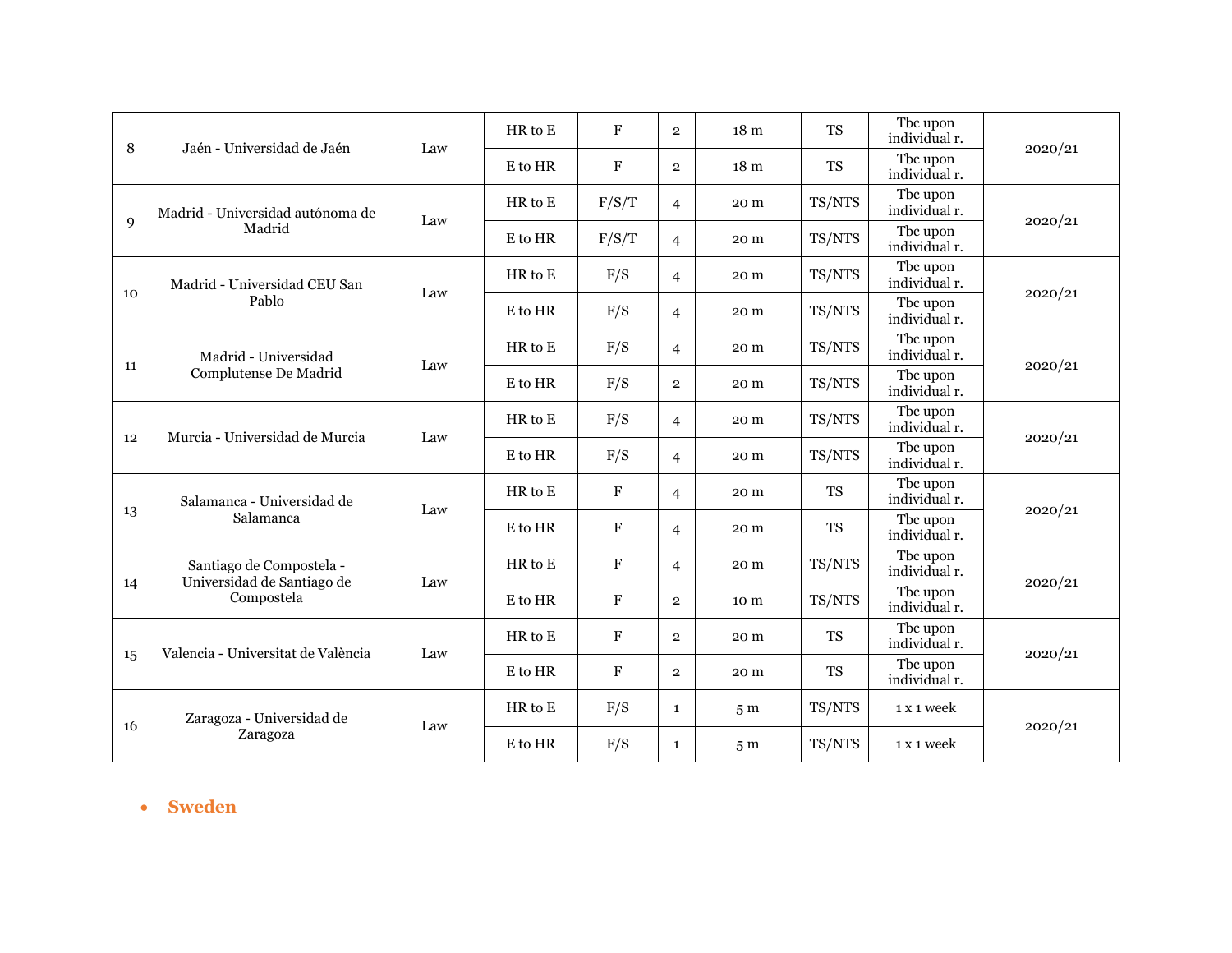|                | <b>City and University</b>            |                 |                  |                       |                | <b>Student mobility</b>  |             | <b>Staff mobility</b>     | <b>Agreement</b> |  |
|----------------|---------------------------------------|-----------------|------------------|-----------------------|----------------|--------------------------|-------------|---------------------------|------------------|--|
| N <sub>2</sub> |                                       | <b>Area</b>     | <b>Direction</b> | <b>Study</b><br>cycle | N <sub>2</sub> | <b>Total</b><br>duration | <b>Type</b> | <b>Total</b><br>duration  | duration         |  |
| $\mathbf{1}$   | Jönköping -                           | Social work and | HR to SE         | F                     | $\overline{2}$ | 12 <sub>m</sub>          | <b>TS</b>   | 1 person x 7 days         | 2020/21          |  |
|                | Högskolan i Jönköping                 | counseling      | SE to HR         | F                     | $\overline{2}$ | 12 <sub>m</sub>          | <b>TS</b>   | 1 person x 7 days         |                  |  |
|                | Lund – Lunds<br>Universitet           | Law             | HR to SE         | F/S                   | $\overline{2}$ | 10 m                     | TS/NTS      | The upon<br>individual r. | 2020/21          |  |
| $\overline{2}$ |                                       |                 | SE to HR         | F/S                   | $\overline{2}$ | 10 m                     | TS/NTS      | The upon<br>individual r. |                  |  |
|                | Stockholm - Stockholms<br>Universitet | Law             | HR to SE         | F/S                   | $\overline{4}$ | 20 m                     | TS/NTS      | The upon<br>individual r. |                  |  |
| 3              |                                       |                 | SE to HR         | F/S                   | $\overline{4}$ | 20 m                     | TS/NTS      | The upon<br>individual r. | 2020/21          |  |
|                | Uppsala – Uppsala<br>Universitet      |                 | HR to SE         | F/S                   | 1              | 5 <sub>m</sub>           | TS/NTS      | The upon<br>individual r. |                  |  |
| $\overline{4}$ |                                       | Law             | SE to HR         | F/S                   |                | 5 <sub>m</sub>           | TS/NTS      | The upon<br>individual r. | 2020/21          |  |

## • **Turkey**

| N <sub>2</sub> | <b>City and</b><br><b>University</b>              |                                |                  |                       |                | <b>Student mobility</b>  | <b>Staff mobility</b> |                           | <b>Agreement</b> |  |
|----------------|---------------------------------------------------|--------------------------------|------------------|-----------------------|----------------|--------------------------|-----------------------|---------------------------|------------------|--|
|                |                                                   | <b>Area</b>                    | <b>Direction</b> | <b>Study</b><br>cycle | N <sub>2</sub> | <b>Total</b><br>duration | <b>Type</b>           | <b>Total</b><br>duration  | duration         |  |
|                | Ankara - Ankara                                   | Law                            | HR to TR         | $\mathbf F$           |                | 10 m                     | TS/NTS                | 2 people/5 days           | 2020/21          |  |
|                | <i><u>Universitesi</u></i>                        |                                | TR to HR         | $\mathbf F$           |                | 10 <sub>m</sub>          | TS/NTS                | 2 people/5 days           |                  |  |
| $\overline{2}$ | Istanbul - Istanbul<br><i><u>Universitesi</u></i> | Law                            | HR to TR         | F/S                   | 4              | 20 m                     | TS/NTS                | The upon<br>individual r. |                  |  |
|                |                                                   |                                | TR to HR         | F/S                   | 4              | 20 m                     | TS/NTS                | Tbc upon<br>individual r. | 2020/21          |  |
| 3              | Kocaeli -<br>Kocaeli Üniversitesi                 | Social work and<br>counselling | HR to TR         | ${\bf F}$             |                | 5 <sub>m</sub>           | <b>TS</b>             | $1$ person/ $5$ days      |                  |  |
|                |                                                   |                                | TR to HR         | $\mathbf F$           |                | 5 <sub>m</sub>           | <b>TS</b>             | $1$ person/ $5$ days.     | 2020/21          |  |